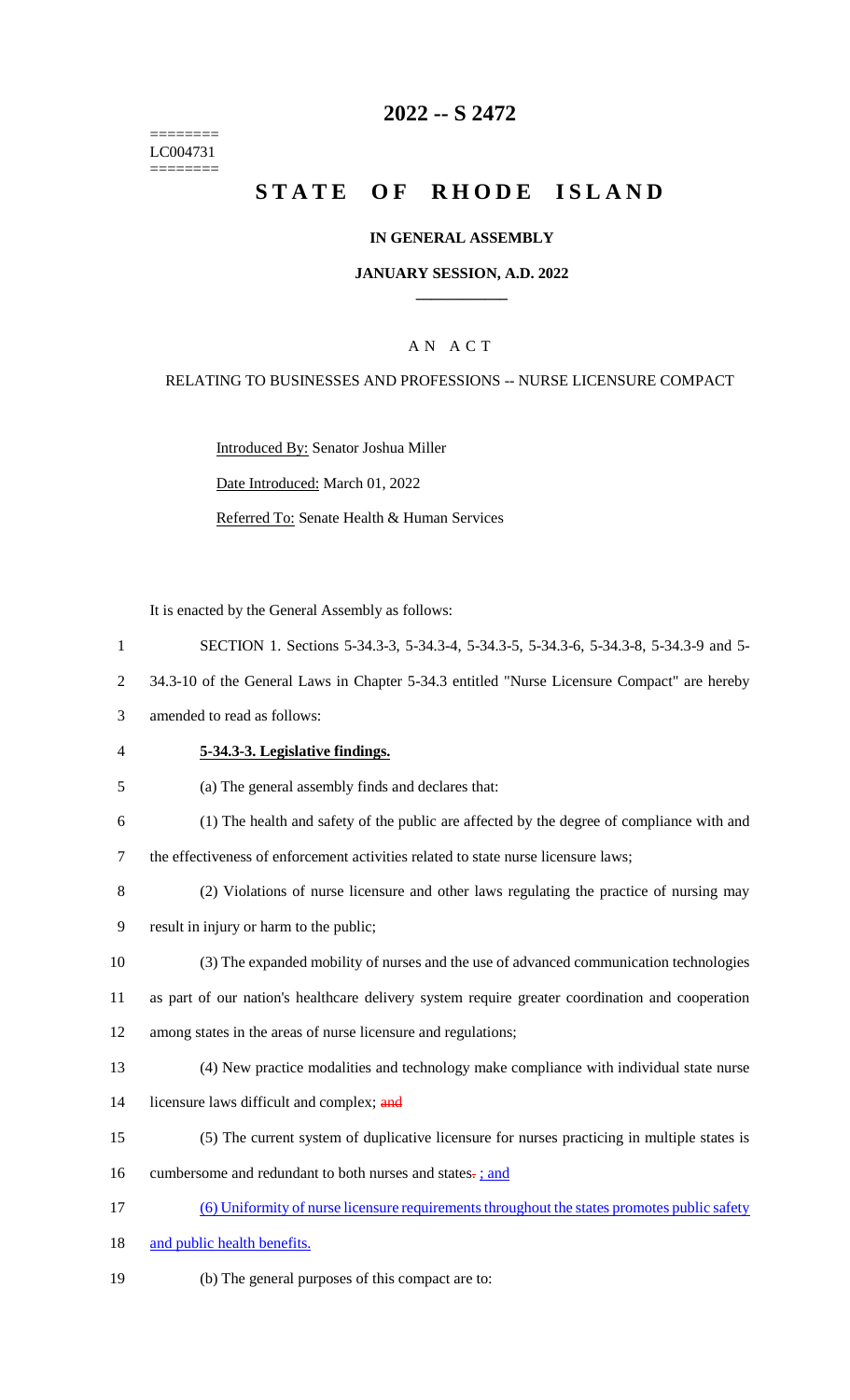- (1) Facilitate the states' responsibility to protect the public's health and safety;
- (2) Ensure and encourage the cooperation of party states in the areas of nurse licensure and regulation;
- (3) Facilitate the exchange of information between party states in the areas of nurse regulation, investigation and adverse actions;
- (4) Promote compliance with the laws governing the practice of nursing in each 7 jurisdiction; and
- (5) Invest all party states with the authority to hold a nurse accountable for meeting all state practice laws in the state in which the patient is located at the time care is rendered through the 10 mutual recognition of party state licenses. $\frac{1}{2}$
- (6) Decrease redundancies in the consideration and issuance of nurse licenses; and
- (7) Provide opportunities for interstate practice by nurses who meet uniform licensure
- 13 requirements.
- **5-34.3-4. Definitions.**
- As used in this chapter:
- 16 (1) "Adverse action" means a home or remote state action any administrative, civil, equitable or criminal action permitted by a state's laws which is imposed by a licensing board or other authority against a nurse, including actions against an individual's license or multistate 19 licensure privilege such as revocation, suspension, probation, monitoring of the licensee, limitation on the licensee's practice, or any other encumbrance on licensure affecting a nurse's authorization 21 to practice, including issuance of a cease and desist action. 22 (2) "Alternative program" means a voluntary, nondisciplinary monitoring program 23 approved by a nurse licensing board.
- (3) "Coordinated licensure information system" means an integrated process for collecting, storing, and sharing information on nurse licensure and enforcement activities related to nurse licensure laws, which is administered by a nonprofit organization composed of and controlled by 27 state nurse licensing boards.
- (4) "Current significant investigative information" means:
- 29 (i) Investigative investigative information that a licensing board, after a preliminary inquiry that includes notification and an opportunity for the nurse to respond if required by state law, has reason to believe is not groundless and, if proved true, would indicate more than a minor infraction; or
- 33 (ii) Investigative investigative information that indicates that the nurse represents an immediate threat to public health and safety regardless of whether the nurse has been notified and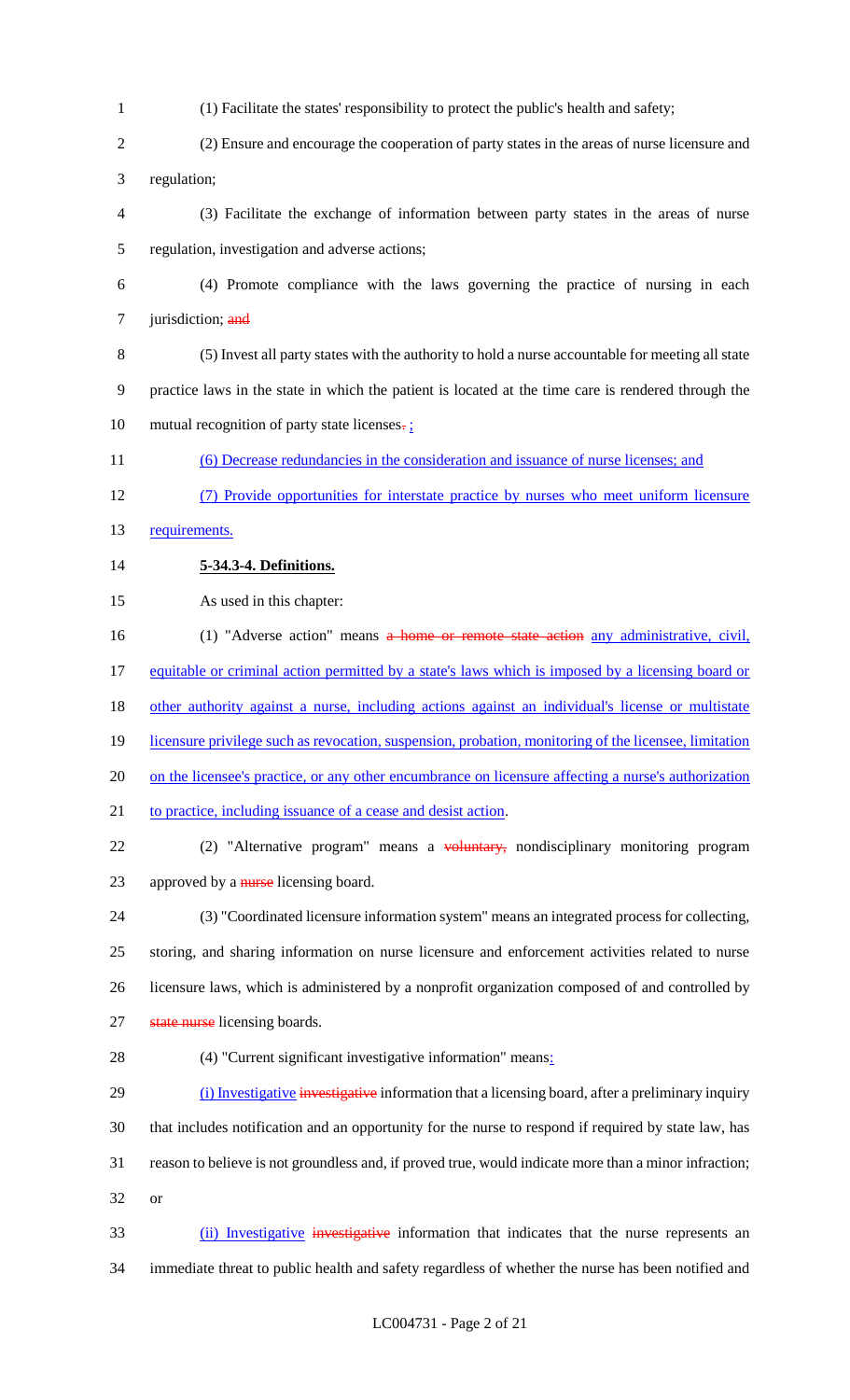1 had an opportunity to respond.

| $\overline{2}$ | (5) "Encumbrance" means a revocation or suspension of, or any limitation placed on, the                        |
|----------------|----------------------------------------------------------------------------------------------------------------|
| 3              | full and unrestricted practice of nursing imposed by a licensing board.                                        |
| 4              | $\left(\frac{5}{6}\right)$ "Home state" means the party state which is the nurse's primary state of residence. |
| 5              | (6) "Home state action" means any administrative, civil, equitable or criminal action                          |
| 6              | permitted by the home state's laws which are imposed on a nurse by the home state's licensing                  |
| $\tau$         | board or other authority including actions against an individual's license such as: revocation,                |
| 8              | suspension, probation or any other action which affects a nurse's authorization to practice.                   |
| 9              | (7) "Licensing board" means a party state's regulatory body responsible for issuing nurse                      |
| 10             | licenses.                                                                                                      |
| 11             | (8) "Multistate licensure privilege" means eurrent, official authority from a remote state                     |
| 12             | permitting the practice of nursing as either a registered nurse or a licensed practical/vocational             |
| 13             | nurse in such party state. All party states have the authority, in accordance with existing state due          |
| 14             | process law, to take actions against the nurse's privilege such as: revocation, suspension, probation          |
| 15             | or any other action which affects a nurse's authorization to practice a license to practice as a               |
| 16             | registered nurse (RN) or a licensed practical nurse/vocational nurse (LPN/VN) issued by a home                 |
| 17             | state licensing board, that authorizes the licensed nurse to practice in all party states under a              |
| 18             | multistate licensure privilege.                                                                                |
| 19             | (9) "Multistate licensure privilege" means a legal authorization associated with a multistate                  |
| 20             | license, permitting the practice of nursing as either a registered nurse (RN) or licensed practical            |
| 21             | nurse/vocational nurse (LPN/VN) in a remote state.                                                             |
| 22             | $\left(\frac{9}{10}\right)$ "Nurse" means a registered nurse or licensed practical/vocational nurse, as those  |
| 23             | terms are defined by each party's state practice laws.                                                         |
| 24             | $\frac{(10)(11)}{2}$ "Party state" means any state that has adopted this compact.                              |
| 25             | $(11)(12)$ "Remote state" means a party state, other than the home state, where the patient                    |
| 26             | is located at the time nursing care is provided, or, in the case of the practice of nursing not involving      |
| 27             | a patient, in such party state where the recipient of nursing practice is located.                             |
| 28             | (12) "Remote state action" means any administrative, civil, equitable or criminal action                       |
| 29             | permitted by a remote state's laws which are imposed on a nurse by the remote state's licensing                |
| 30             | board or other authority including actions against an individual's multistate licensure privilege to           |
| 31             | practice in the remote state, and cease and desist and other injunctive or equitable orders issued by          |
| 32             | remote states or the licensing boards thereof.                                                                 |
| 33             | (13) "Single-state license" means a nurse license issued by a party state that authorizes                      |
|                |                                                                                                                |

34 practice only within the issuing state and does not include a multistate licensure privilege to practice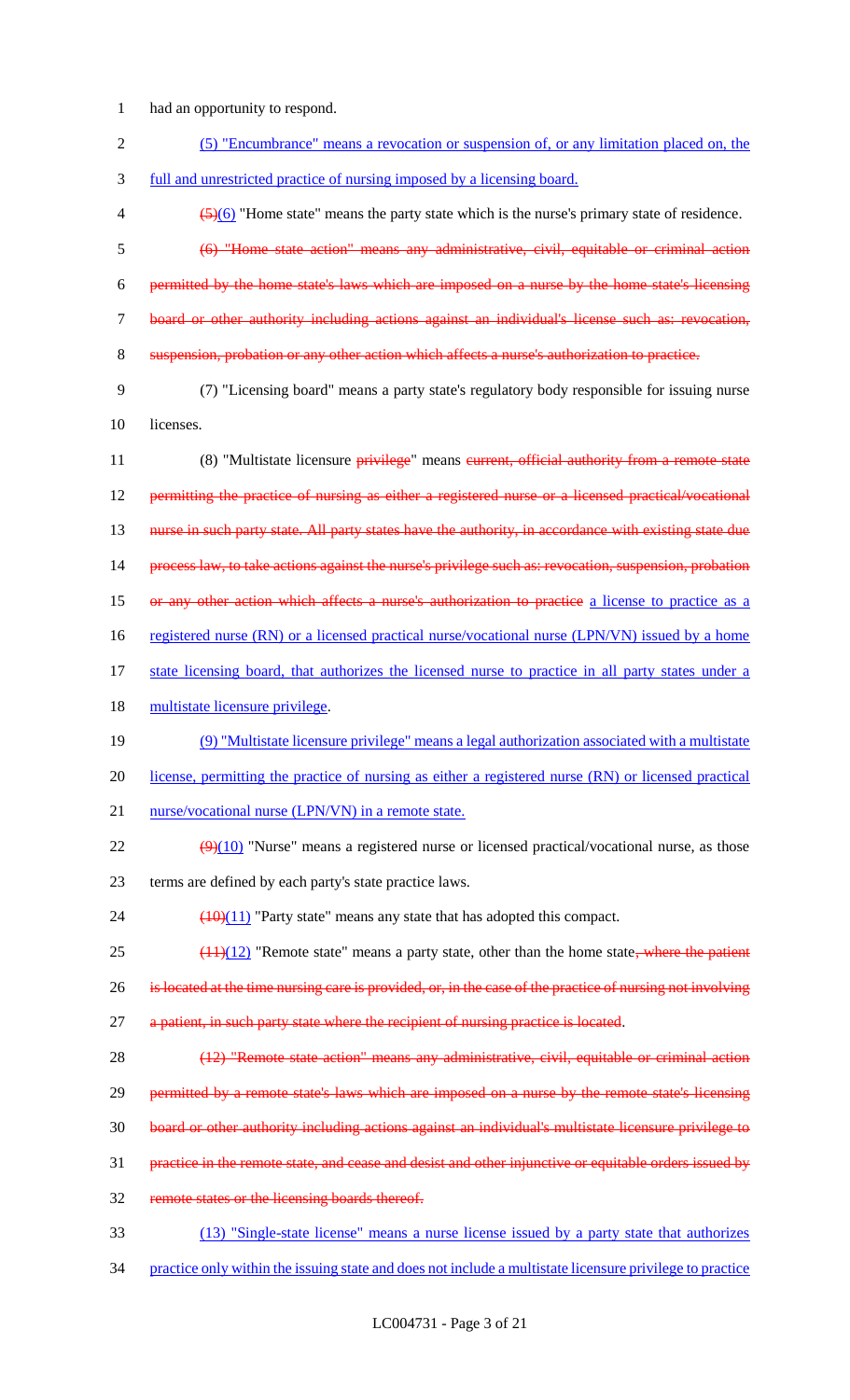1 in any other party state.

2 (13)(14) "State" means a state, territory, or possession of the United States, and the District 3 of Columbia.

 (14)(15) "State practice laws" means those individual party's state a party states laws, rules and regulations that govern the practice of nursing, define the scope of nursing practice, and create 6 the methods and grounds for imposing discipline. It does State practice laws do not include the initial qualifications for licensure or requirements necessary to obtain and retain a license, except for qualifications or requirements of the home state.

# 9 **5-34.3-5. Permitted activities and jurisdiction General provisions and jurisdiction.**

10 (a) A license to practice registered nursing issued by a home state to a resident in that state 11 will be recognized by each party state as authorizing a multistate licensure privilege to practice as 12 a registered nurse in such party state. A license to practice licensed practical/vocational nursing 13 issued by a home state to a resident in that state will be recognized by each party state as authorizing 14 a multistate licensure privilege to practice as a licensed practical/vocational nurse in such party 15 state. In order to obtain or retain a license, an applicant must meet the home state's qualifications 16 for licensure and license renewal as well as all other applicable state laws.

17 (b) Party states may, in accordance with state due process laws, limit or revoke the 18 multistate licensure privilege of any nurse to practice in their state and may take any other actions 19 under their applicable state laws necessary to protect the health and safety of their citizens. If a 20 party state takes such action, it shall promptly notify the administrator of the coordinated licensure 21 information system. The administrator of the coordinated licensure information system shall 22 promptly notify the home state of any such actions by remote states.

23 (c) Every nurse practicing in a party state must comply with the state practice laws of the 24 state in which the patient is located at the time care is rendered. In addition, the practice of nursing 25 is not limited to patient care, but shall include all nursing practice as defined by the state practice 26 laws of a party state. The practice of nursing will subject a nurse to the jurisdiction of the nurse 27 licensing board and courts, as well as the laws, in that party state.

28 (d) This compact does not affect additional requirements imposed by states for advanced 29 practice registered nursing. However, a multistate licensure privilege to practice registered nursing 30 granted by a party shall be recognized by other party states as a license to practice registered nursing 31 if one is required by state law as a precondition for qualifying for advanced practice registered 32 nurse authorization.

33 (e) Individuals not residing in a party state shall continue to be able to apply for nurse 34 licensure as provided for under the laws of each party state. However, the license granted to these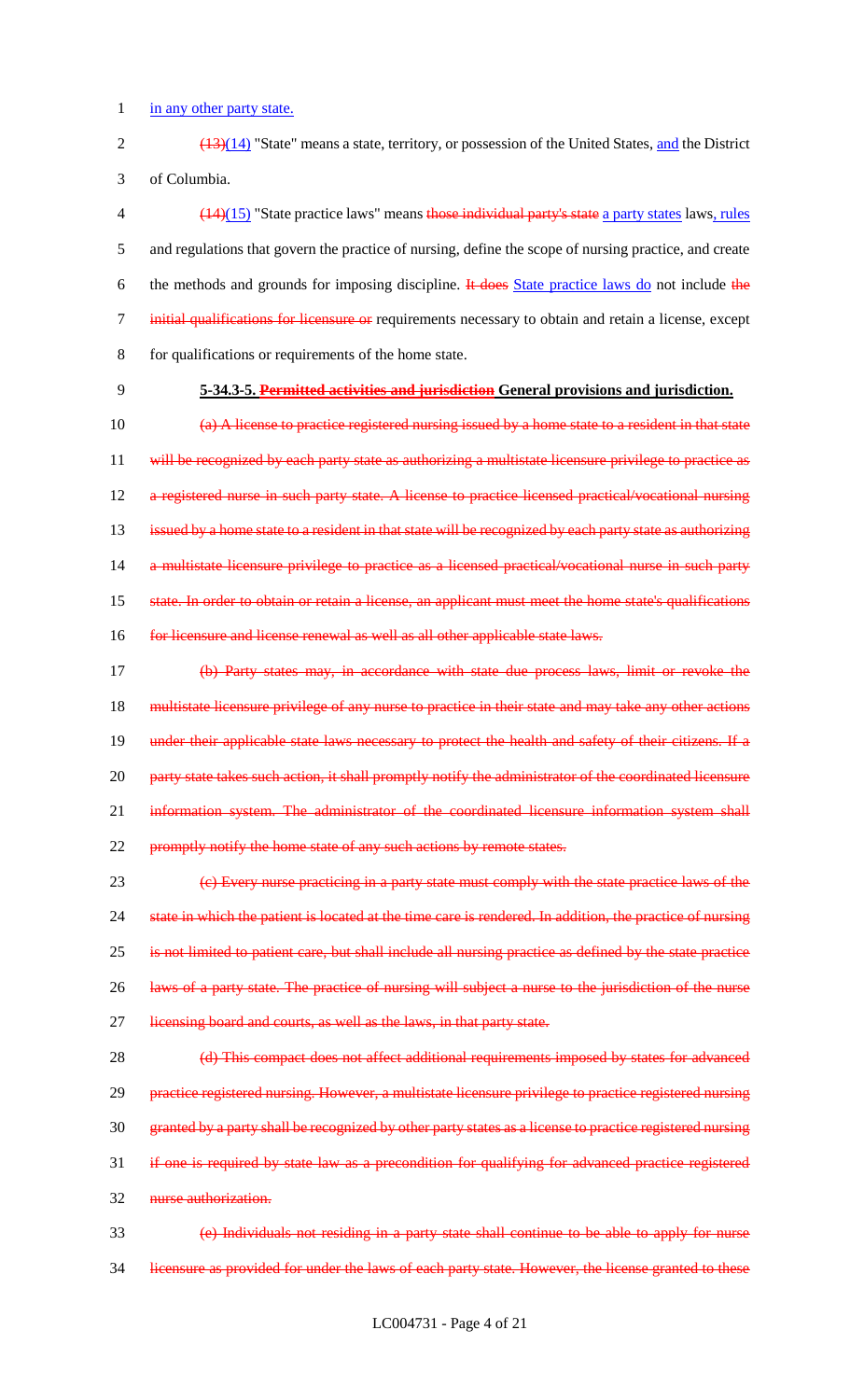| $\mathbf{1}$   | individuals will not be recognized as granting the privilege to practice nursing in any other party    |
|----------------|--------------------------------------------------------------------------------------------------------|
| $\overline{2}$ | state unless explicitly agreed to by that party state.                                                 |
| 3              | (a) A multistate license to practice registered or licensed practical nursing/vocational               |
| 4              | nursing issued by a home state to a resident in that state will be recognized by each party state as   |
| 5              | authorizing a nurse to practice as a registered nurse (RN) or as a licensed practical nurse/vocational |
| 6              | nurse (LPN/VN), under a multistate licensure privilege, in each party state.                           |
| 7              | (b) A state must implement procedures for considering the criminal history records of                  |
| 8              | applicants for initial multistate license or licensure by endorsement. Such procedures shall include   |
| 9              | the submission of fingerprints or other biometric-based information by applicants for the purpose      |
| 10             | of obtaining an applicant's criminal history record information from the Federal Bureau of             |
| 11             | Investigation, and the agency responsible for maintaining that state's criminal records.               |
| 12             | (c) Each party state shall require the following for an applicant to obtain or retain a                |
| 13             | multistate license in the home state:                                                                  |
| 14             | (1) Meets the home state's qualifications for licensure or renewal of licensure, as well as            |
| 15             | all other applicable state laws;                                                                       |
| 16             | $(2)(i)$ Has graduated or is eligible to graduate from a licensing board-approved RN or                |
| 17             | LPN/VN prelicensure education program; or                                                              |
| 18             | (ii) Has graduated from a foreign RN or LPN/VN prelicensure education program that:                    |
| 19             | (A) Has been approved by the authorized accrediting body in the applicable country; and                |
| 20             | (B) Has been verified by an independent credentials review agency to be comparable to a                |
| 21             | licensing board-approved prelicensure education program;                                               |
| 22             | (3) Has, if a graduate of a foreign prelicensure education program not taught in English or            |
| 23             | if English is not the individual's native language, successfully passed an English proficiency         |
| 24             | examination that includes the components of reading, speaking, writing and listening;                  |
| 25             | (4) Has successfully passed an NCLEX-RN® or NCLEX-PN® Examination or recognized                        |
| 26             | predecessor, as applicable;                                                                            |
| 27             | (5) Is eligible for or holds an active, unencumbered license;                                          |
| 28             | (6) Has submitted, in connection with an application for initial licensure or licensure by             |
| 29             | endorsement, fingerprints or other biometric data for the purpose of obtaining criminal history        |
| 30             | record information from the Federal Bureau of Investigation and the agency responsible for             |
| 31             | maintaining that state's criminal records;                                                             |
| 32             | (7) Has not been convicted or found guilty nor entered into an agreed disposition of a felony          |
| 33             | offense under applicable state or federal criminal law;                                                |
| 34             | (8) Has not been convicted or found guilty nor entered into an agreed disposition of a                 |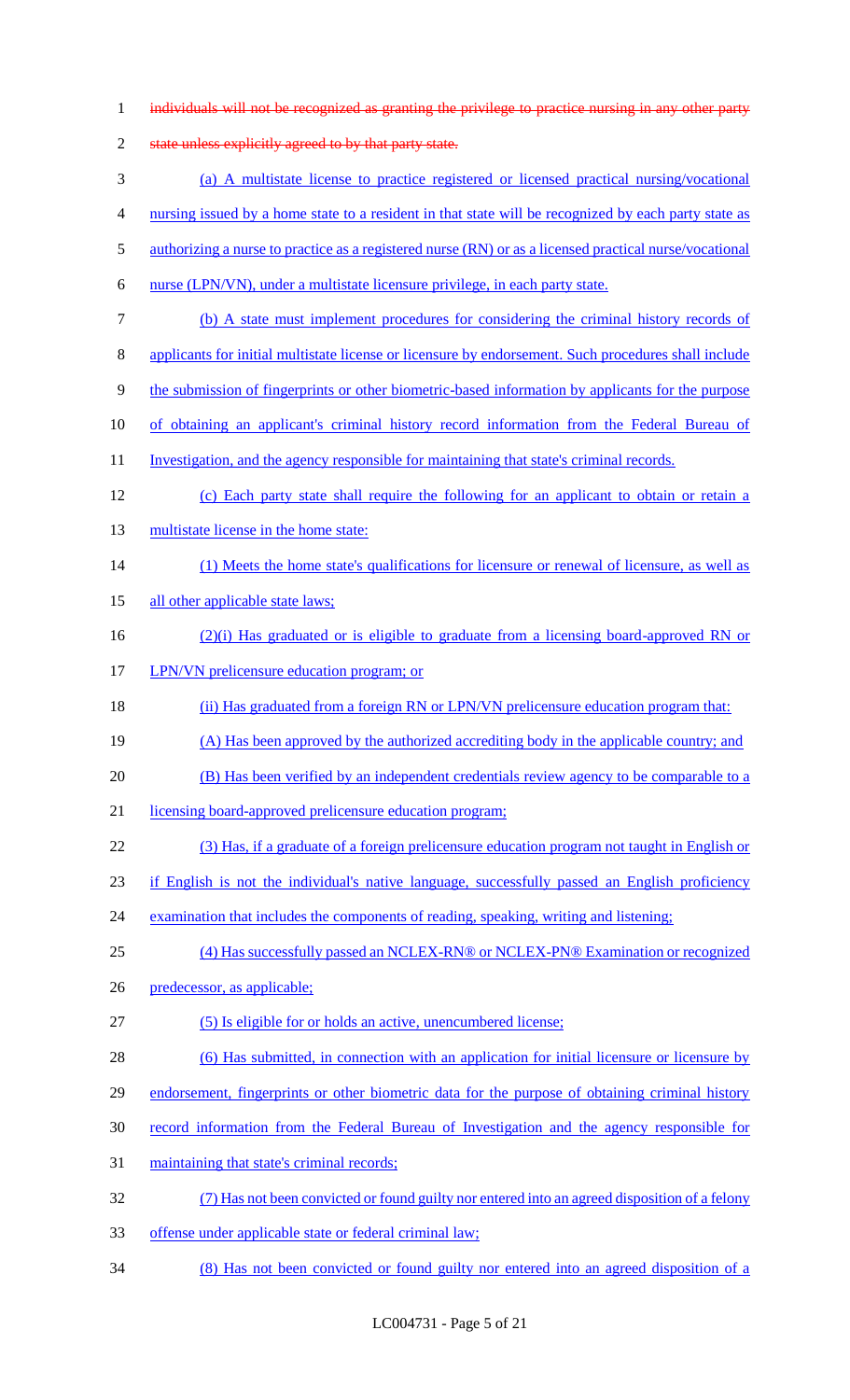1 misdemeanor offense related to the practice of nursing as determined on a case-by-case basis; (9) Is not currently enrolled in an alternative program; (10) Is subject to self-disclosure requirements regarding current participation in an alternative program; and (11) Has a valid United States Social Security number. (d) All party states shall be authorized, in accordance with existing state due process law, to take adverse action against a nurse's multistate licensure privilege such as revocation, suspension, probation or any other action that affects a nurse's authorization to practice under a multistate licensure privilege, including cease and desist actions. If a party state takes such action, it shall 10 promptly notify the administrator of the coordinated licensure information system. The 11 administrator of the coordinated licensure information system shall promptly notify the home state 12 of any such actions by remote states. (e) A nurse practicing in a party state must comply with the state practice laws of the state 14 in which the client is located at the time service is provided. The practice of nursing is not limited to patient care, but shall include all nursing practice as defined by the state practice laws of the 16 party state in which the client is located. The practice of nursing in a party state under a multistate licensure privilege will subject a nurse to the jurisdiction of the licensing board, the courts and the 18 laws of the party state in which the client is located at the time service is provided. (f) Individuals not residing in a party state shall continue to be able to apply for a party state's single-state license as provided under the laws of each party state. However, the single-state license granted to these individuals will not be recognized as granting the privilege to practice 22 nursing in any other party state. Nothing in this compact shall affect the requirements established by a party state for the issuance of a single-state license. (g) Any nurse holding a home state multistate license, on the effective date of this compact, may retain and renew the multistate license issued by the nurse's then-current home state; provided 26 that: (1) A nurse, who changes primary state of residence after this compact's effective date, must meet all applicable requirements pursuant to subsection (c) of this section to obtain a multistate license from a new home state; and (2) A nurse who fails to satisfy the multistate licensure requirements due to a disqualifying 31 event occurring after this compact's effective date shall be ineligible to retain or renew a multistate license, and the nurse's multistate license shall be revoked or deactivated in accordance with applicable rules adopted by the commission. **5-34.3-6. Applications for licensure in a party state.**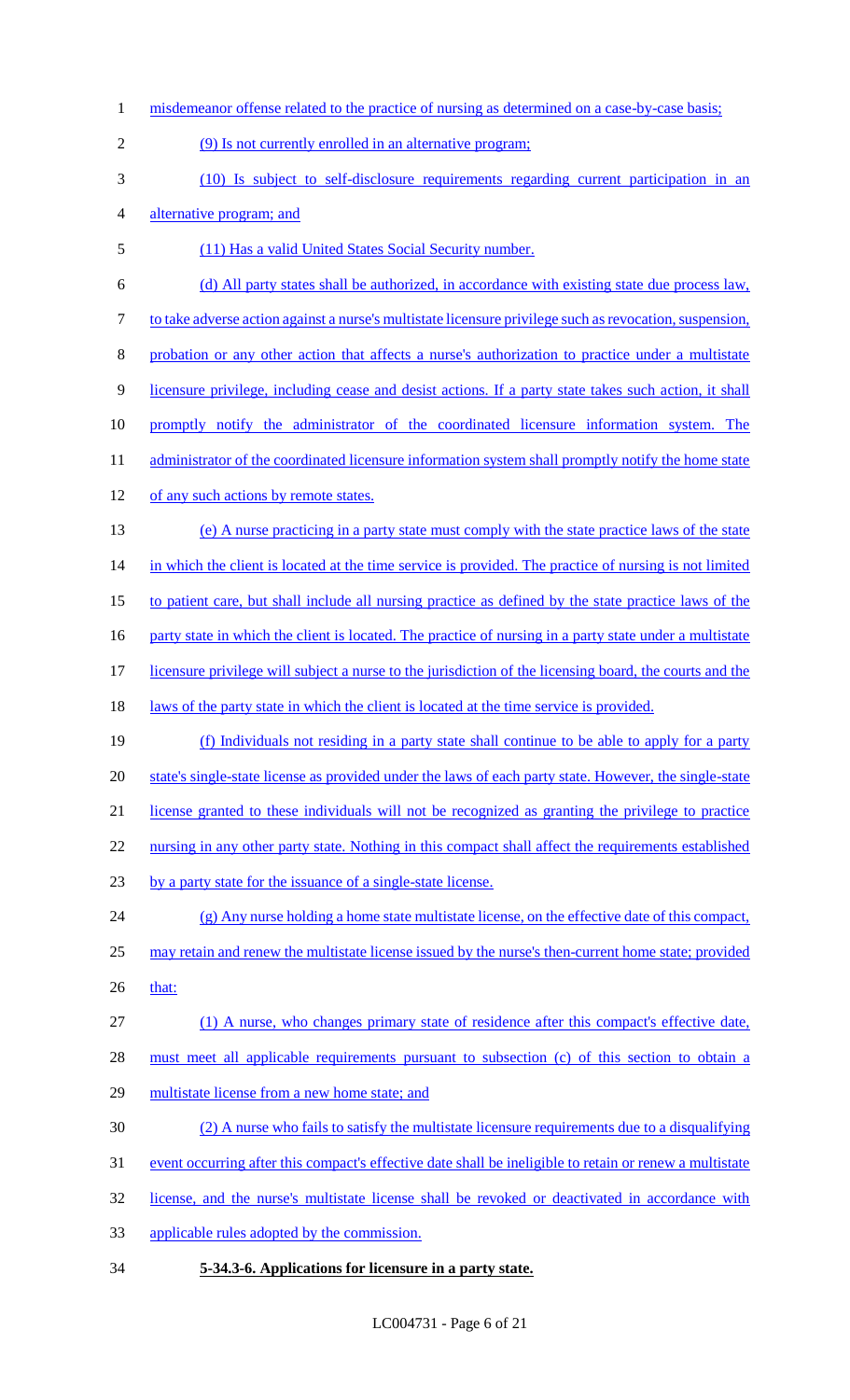| 1  | (a) Upon application for a license, the licensing board in a party state shall ascertain,                 |
|----|-----------------------------------------------------------------------------------------------------------|
| 2  | through the coordinated licensure information system, whether the applicant has ever held, or is the      |
| 3  | holder of, a license issued by any other state, whether there are any restrictions on the multistate      |
| 4  | licensure privilege, and whether any other adverse action by any state has been taken against the         |
| 5  | license.                                                                                                  |
| 6  | (b) A nurse in a party state shall hold licensure in only one party state at a time, issued by            |
| 7  | the home state.                                                                                           |
| 8  | (e) A nurse who intends to change primary state of residence may apply for licensure in                   |
| 9  | the new home state in advance of such change. However, new licenses will not be issued by a party         |
| 10 | state until after a nurse provides evidence of change in primary state of residence satisfactory to the   |
| 11 | new home state's licensing board.                                                                         |
| 12 | (d) When a nurse changes primary state of residence by;                                                   |
| 13 | (1) Moving between two party states, and obtains a license from the new home state, the                   |
| 14 | license from the former home state is no longer valid;                                                    |
| 15 | (2) Moving from a non-party state to a party state, and obtains a license from the new home               |
| 16 | state, the individual state license issued by the non-party state is not affected and will remain in full |
| 17 | force if so provided by the laws of the non-party state;                                                  |
| 18 | (3) Moving from a party state to a non-party state, the license issued by the prior home                  |
| 19 | state converts to an individual state license, valid only in the former home state, without the           |
| 20 | multistate licensure privilege to practice in other party states.                                         |
| 21 | (a) Upon application for a multistate license, the licensing board in the issuing party state             |
| 22 | shall ascertain, through the coordinated licensure information system, whether the applicant has          |
| 23 | ever held, or is the holder of, a license issued by any other state, whether there are any                |
| 24 | encumbrances on any license or multistate licensure privilege held by the applicant, whether any          |
| 25 | adverse action has been taken against any license or multistate licensure privilege held by the           |
| 26 | applicant and whether the applicant is currently participating in an alternative program.                 |
| 27 | (b) A nurse may hold a multistate license, issued by the home state, in only one party state              |
| 28 | at a time.                                                                                                |
| 29 | (c) If a nurse changes primary state of residence by moving between two (2) party states,                 |
| 30 | the nurse must apply for licensure in the new home state, and the multistate license issued by the        |
| 31 | prior home state will be deactivated in accordance with applicable rules adopted by the commission.       |
| 32 | (1) The nurse may apply for licensure in advance of a change in primary state of residence.               |
| 33 | (2) A multistate license shall not be issued by the new home state until the nurse provides               |
| 34 | satisfactory evidence of a change in primary state of residence to the new home state and satisfies       |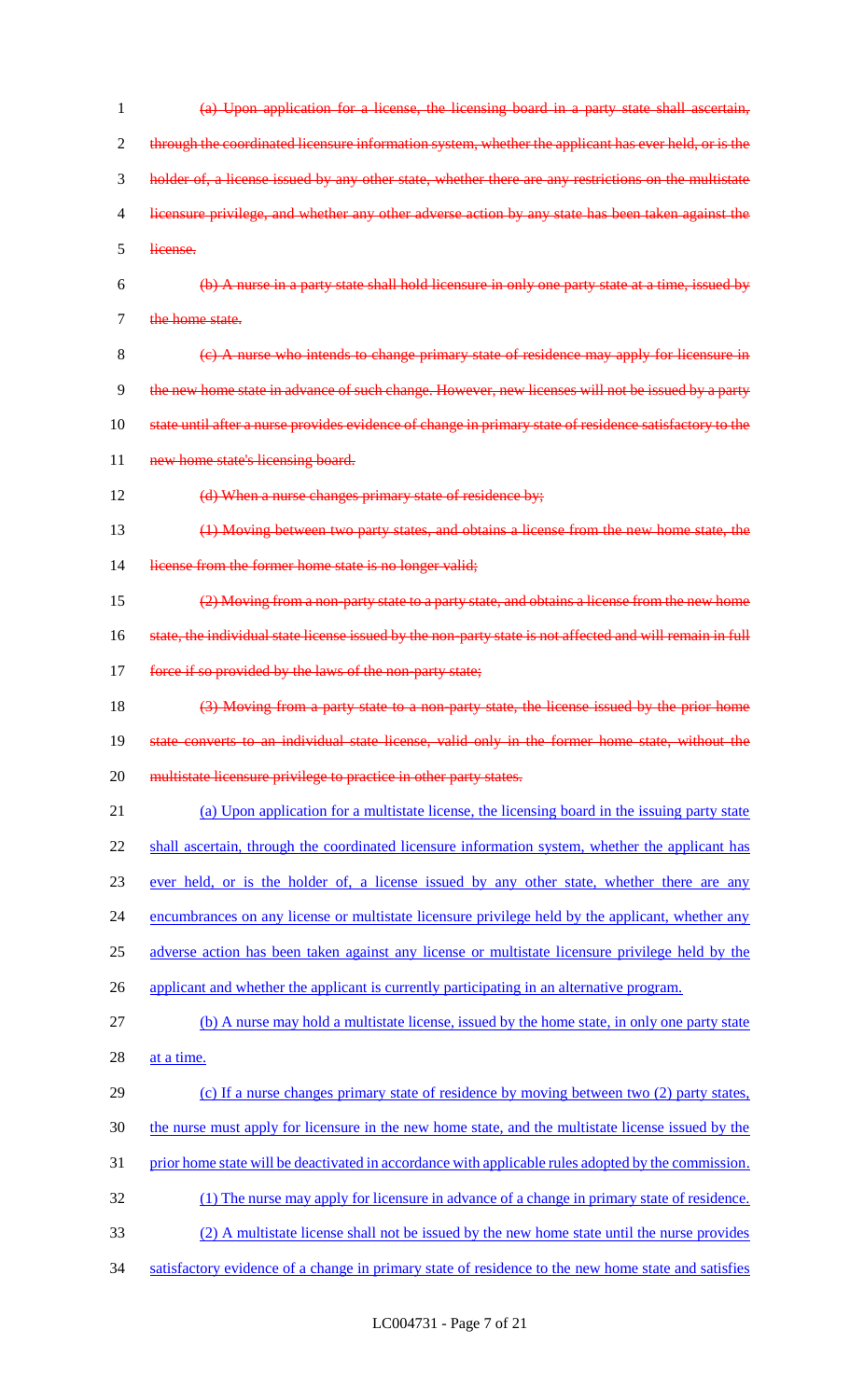| 1              | all applicable requirements to obtain a multistate license from the new home state.                        |
|----------------|------------------------------------------------------------------------------------------------------------|
| $\overline{2}$ | (d) If a nurse changes primary state of residence by moving from a party state to a non-                   |
| 3              | party state, the multistate license issued by the prior home state will convert to a single-state license, |
| $\overline{4}$ | valid only in the former home state.                                                                       |
| 5              | 5-34.3-8. Additional authorities invested in party state nurse licensing boards.                           |
| 6              | (a) Notwithstanding any In addition to the other powers conferred by state law, party state                |
| $\tau$         | nurse a licensing boards board shall have the authority to:                                                |
| 8              | (1) If otherwise permitted by state law, recover from the affected nurse the costs of                      |
| 9              | investigations and disposition of cases resulting from any adverse action taken against that nurse;        |
| 10             | (2) Issue subpoenas for both hearings and investigations which require the attendance and                  |
| 11             | testimony of witnesses, and the production of evidence. Subpoenas issued by a nurse licensing              |
| 12             | board in a party state for the attendance and testimony of witnesses, and/or the production of             |
| 13             | evidence from another party state, shall be enforced in the latter state by any court of competent         |
| 14             | jurisdiction, according to the practice and procedure of that court applicable to subpoenas issued in      |
| 15             | proceedings pending before it. The issuing authority shall pay any witness fees, travel expenses,          |
| 16             | mileage and other fees required by the service statutes of the state where the witnesses and/or            |
| 17             | evidence are located.                                                                                      |
|                |                                                                                                            |
| 18             | (3) Issue cease and desist orders to limit or revoke a nurse's authority to practice in their              |
| 19             | state;                                                                                                     |
| 20             | (4) Promulgate uniform rules and regulations as provided for in $§$ 5-34.3-10(c).                          |
| 21             | (1) Take adverse action against a nurse's multistate licensure privilege to practice within                |
| 22             | that party state.                                                                                          |
| 23             | (i) Only the home state shall have the power to take adverse action against a nurse's license              |
| 24             | issued by the home state.                                                                                  |
| 25             | (ii) For purposes of taking adverse action, the home state licensing board shall give the                  |
| 26             | same priority and effect to reported conduct received from a remote state as it would if such conduct      |
| 27             | had occurred within the home state. In so doing, the home state shall apply its own state laws to          |
| 28             | determine appropriate action.                                                                              |
| 29             | (2) Issue cease and desist orders or impose an encumbrance on a nurse's authority to                       |
| 30             | practice within that party state.                                                                          |
| 31             | (3) Complete any pending investigations of a nurse who changes primary state of residence                  |
| 32             | during the course of such investigations. The licensing board shall also have the authority to take        |
| 33             | appropriate action(s) and shall promptly report the conclusions of such investigations to the              |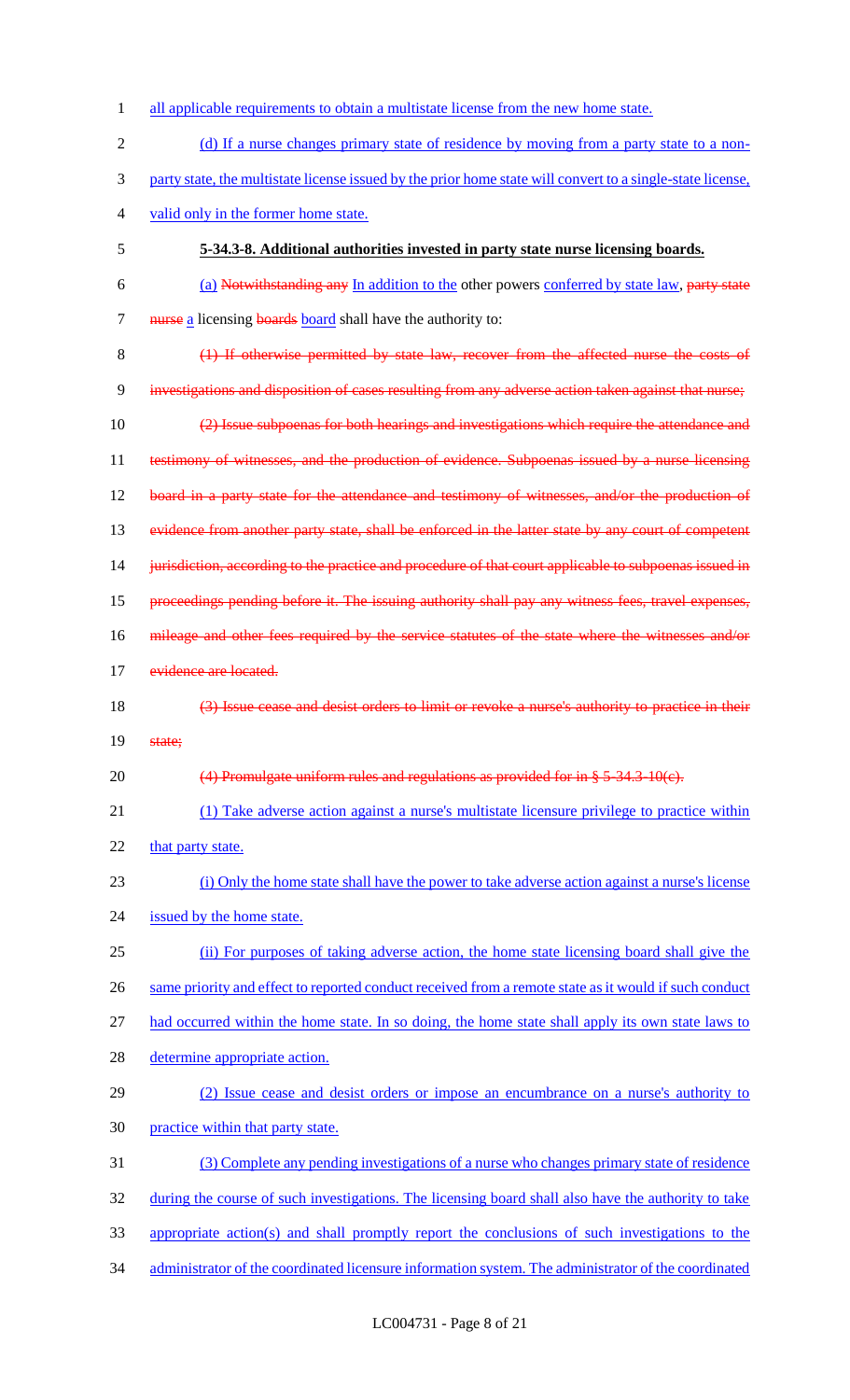1 licensure information system shall promptly notify the new home state of any such actions.

 (4) Issue subpoenas for both hearings and investigations that require the attendance and testimony of witnesses, as well as, the production of evidence. Subpoenas issued by a licensing board in a party state for the attendance and testimony of witnesses or the production of evidence from another party state shall be enforced in the latter state by any court of competent jurisdiction, according to the practice and procedure of that court applicable to subpoenas issued in proceedings pending before it. The issuing authority shall pay any witness fees, travel expenses, mileage and other fees required by the service statutes of the state in which the witnesses or evidence are located. (5) Obtain and submit, for each nurse licensure applicant, fingerprint or other biometric-10 based information to the Federal Bureau of Investigation for criminal background checks, receive 11 the results of the Federal Bureau of Investigation record search on criminal background checks and use the results in making licensure decisions. (6) If otherwise permitted by state law, recover from the affected nurse the costs of 14 investigations and disposition of cases resulting from any adverse action taken against that nurse. (7) Take adverse action based on the factual findings of the remote state, provided that the 16 licensing board follows its own procedures for taking such adverse action. (b) If adverse action is taken by the home state against a nurse's multistate license, the nurse's multistate licensure privilege to practice in all other party states shall be deactivated until 19 all encumbrances have been removed from the multistate license. All home state disciplinary orders 20 that impose adverse action against a nurse's multistate license shall include a statement that the nurse's multistate licensure privilege is deactivated in all party states during the pendency of the 22 order. (c) Nothing in this compact shall override a party state's decision that participation in an 24 alternative program may be used in lieu of adverse action. The home state licensing board shall deactivate the multistate licensure privilege under the multistate license of any nurse for the 26 duration of the nurse's participation in an alternative program.

27 **5-34.3-9. Coordinated licensure information system Coordinated licensure**  28 **information system and exchange of information.**

29 (a) All party states shall participate in a cooperative effort to create a coordinated data base 30 licensure information system of all licensed registered nurses (RNs) and licensed practical 31 nurses/vocational nurses (LPNs/VNs). This system will include information on the licensure and 32 disciplinary history of each nurse, as contributed submitted by party states, to assist in the 33 coordination of nurse licensure and enforcement efforts.

34 (b) Notwithstanding any other provision of law, all party states' licensing boards shall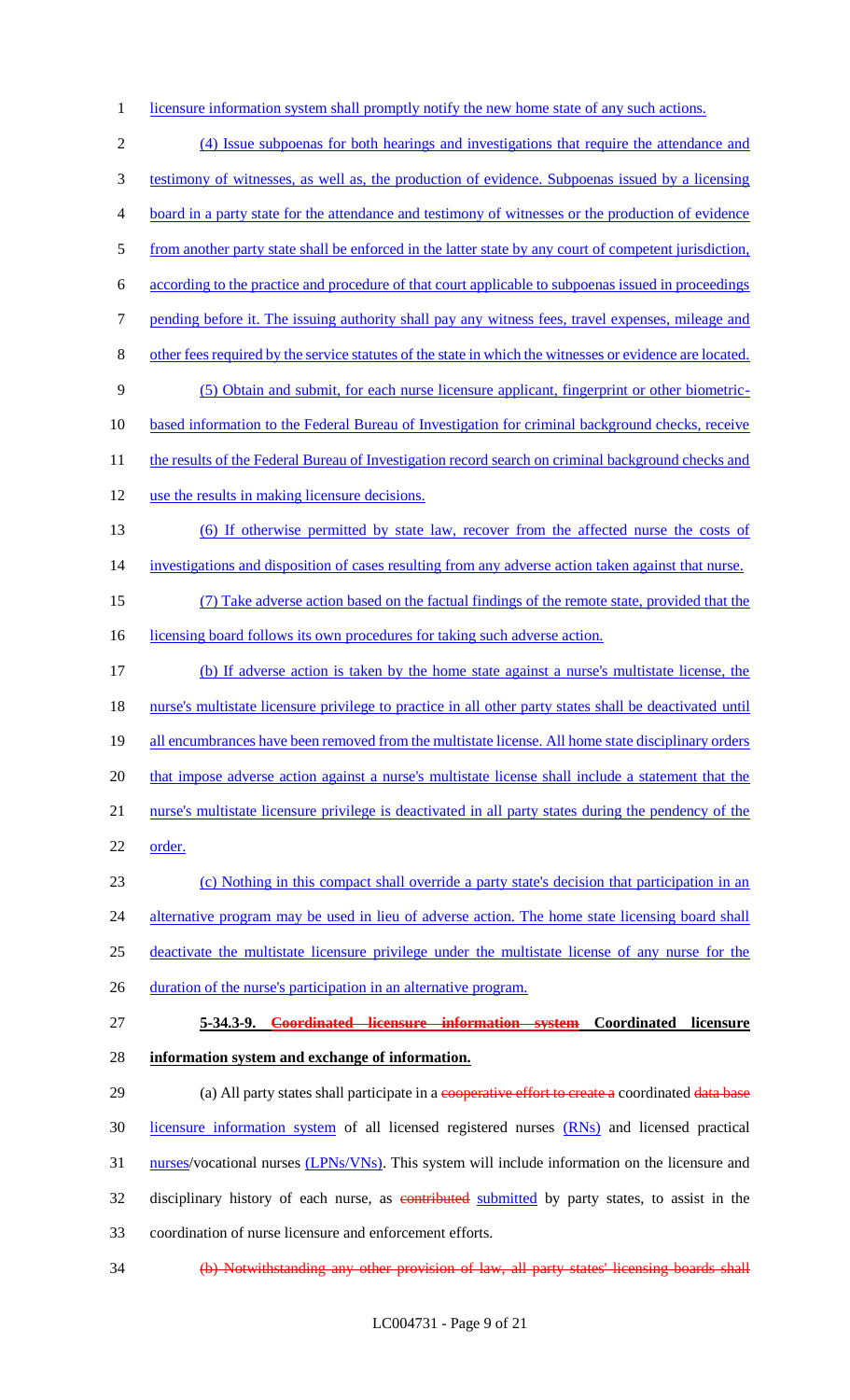promptly report adverse actions, actions against multistate licensure privileges, any current

significant investigative information yet to result in adverse action, denials of applications, and the

reasons for such denials, to the coordinated licensure information system.

 (b) The commission, in consultation with the administrator of the coordinated licensure information system, shall formulate necessary and proper procedures for the identification, collection and exchange of information under this compact.

(c) All licensing boards shall promptly report to the coordinated licensure information

system any adverse action, any current significant investigative information, denials of applications

(with the reasons for such denials) and nurse participation in alternative programs known to the

10 licensing board regardless of whether such participation is deemed nonpublic or confidential under

11 state law.

12  $\left(\frac{e}{d}\right)$  Current significant investigative information and participation in nonpublic or confidential alternative programs shall be transmitted through the coordinated licensure information system only to party state licensing boards.

 $(d)(e)$  Notwithstanding any other provision of law, all party states' licensing boards contributing information to the coordinated licensure information system may designate 17 information that may not be shared with non-party states or disclosed to other entities or individuals without the express permission of the contributing state.

 $(e)(f)$  Any personally identifiable information obtained from the coordinated licensure 20 information system by a party state's licensing board shall from the coordinated licensure 21 information system may not be shared with non-party states or disclosed to other entities or individuals except to the extent permitted by the laws of the party state contributing the information.  $(f)(g)$  Any information contributed to the coordinated licensure information system that is subsequently required to be expunged by the laws of the party state contributing that information,

shall also be expunged from the coordinated licensure information system.

(g) The compact administrators, acting jointly with each other and in consultation with the

27 administrator of the coordinated licensure information system, shall formulate necessary and proper

- procedures for the identification, collection and exchange of information under this compact.
- 29 (h) The compact administrator of each party state shall furnish a uniform data set to the
- compact administrator of each other party state, which shall include, at a minimum:
- (1) Identifying information;

(2) Licensure data;

- (3) Information related to alternative program participation; and
- (4) Other information that may facilitate the administration of this compact, as determined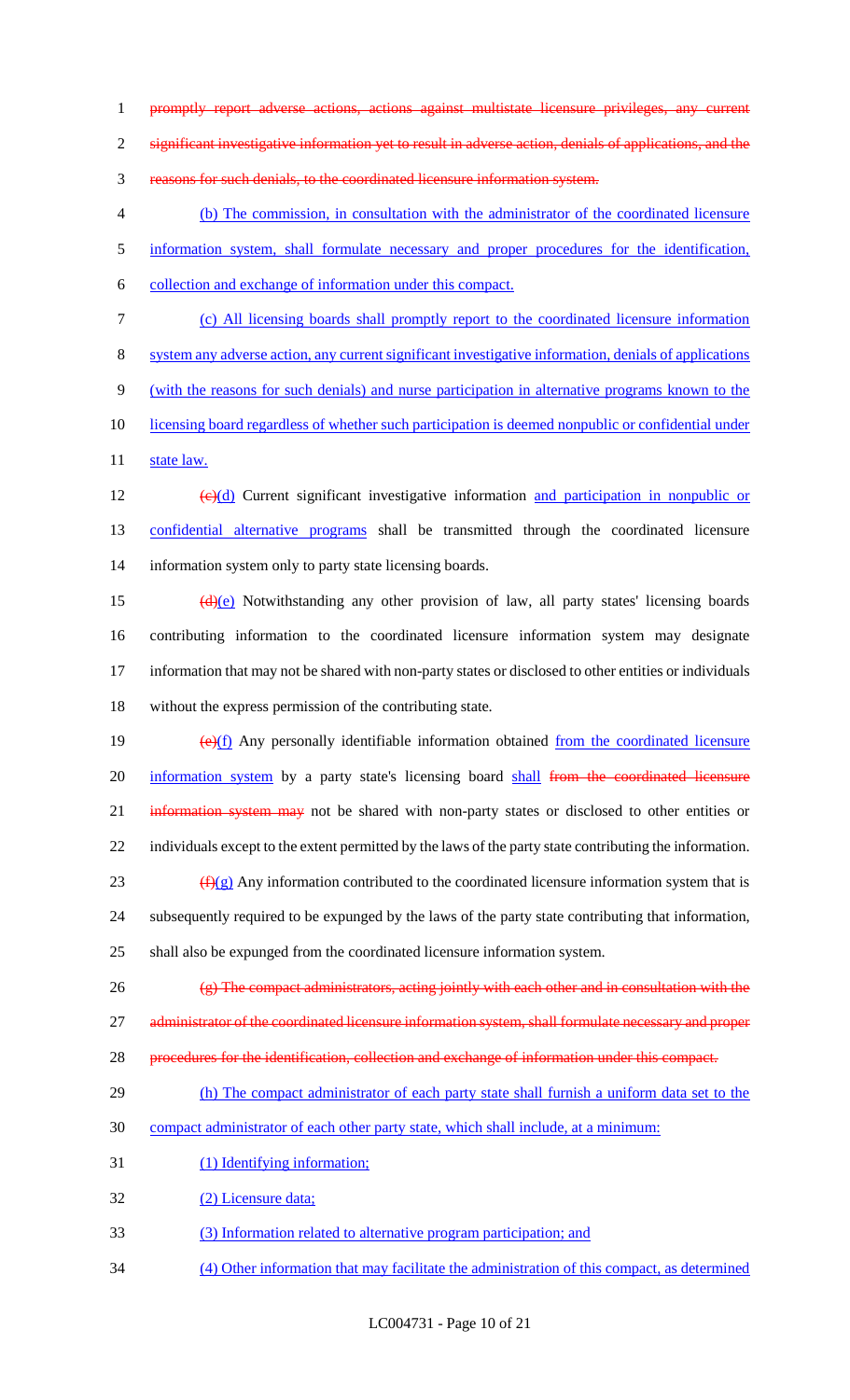- by commission rules.
- (i) The compact administrator of a party state shall provide all investigative documents and information requested by another party state. **5-34.3-10. Compact administration and interchange of information Establishment of the interstate commission of nurse licensure compact administrators.** (a) The head of the nurse licensing board, or his/her designee, of each party state shall be 7 the administrator of this compact for his/her state. (b) The compact administrator of each party shall furnish to the compact administrator of each other party state any information and documents including, but not limited to, a uniform data set of investigations, identifying information, licensure data, and disclosable alternative program 11 participation information to facilitate the administration of this compact. (c) Compact administrators shall have the authority to develop uniform rules to facilitate 13 and coordinate implementation of this compact. These uniform rules shall be adopted by party 14 states, under the authority invested under § 5-34.3-8(4). (a) The party states hereby create and establish a joint public entity known as the interstate 16 commission of nurse licensure compact administrators (the "commission"). 17 (1) The commission is an instrumentality of the party states. (2) Venue is proper, and judicial proceedings by or against the commission shall be brought solely and exclusively, in a court of competent jurisdiction where the principal office of the commission is located. The commission may waive venue and jurisdictional defenses to the extent 21 it adopts or consents to participate in alternative dispute resolution proceedings. (3) Nothing in this compact shall be construed to be a waiver of sovereign immunity. (b) Membership, voting and meetings: 24 (1) Each party state shall have and be limited to one administrator. The head of the state licensing board or designee shall be the administrator of this compact for each party state. Any 26 administrator may be removed or suspended from office as provided by the law of the state from which the administrator is appointed. Any vacancy occurring in the commission shall be filled in 28 accordance with the laws of the party state in which the vacancy exists. (2) Each administrator shall be entitled to one vote with regard to the promulgation of rules and creation of bylaws and shall otherwise have an opportunity to participate in the business and affairs of the commission. An administrator shall vote in person or by such other means as provided 32 in the bylaws. The bylaws may provide for an administrator's participation in meetings by telephone or other means of communication. (3) The commission shall meet at least once during each calendar year. Additional meetings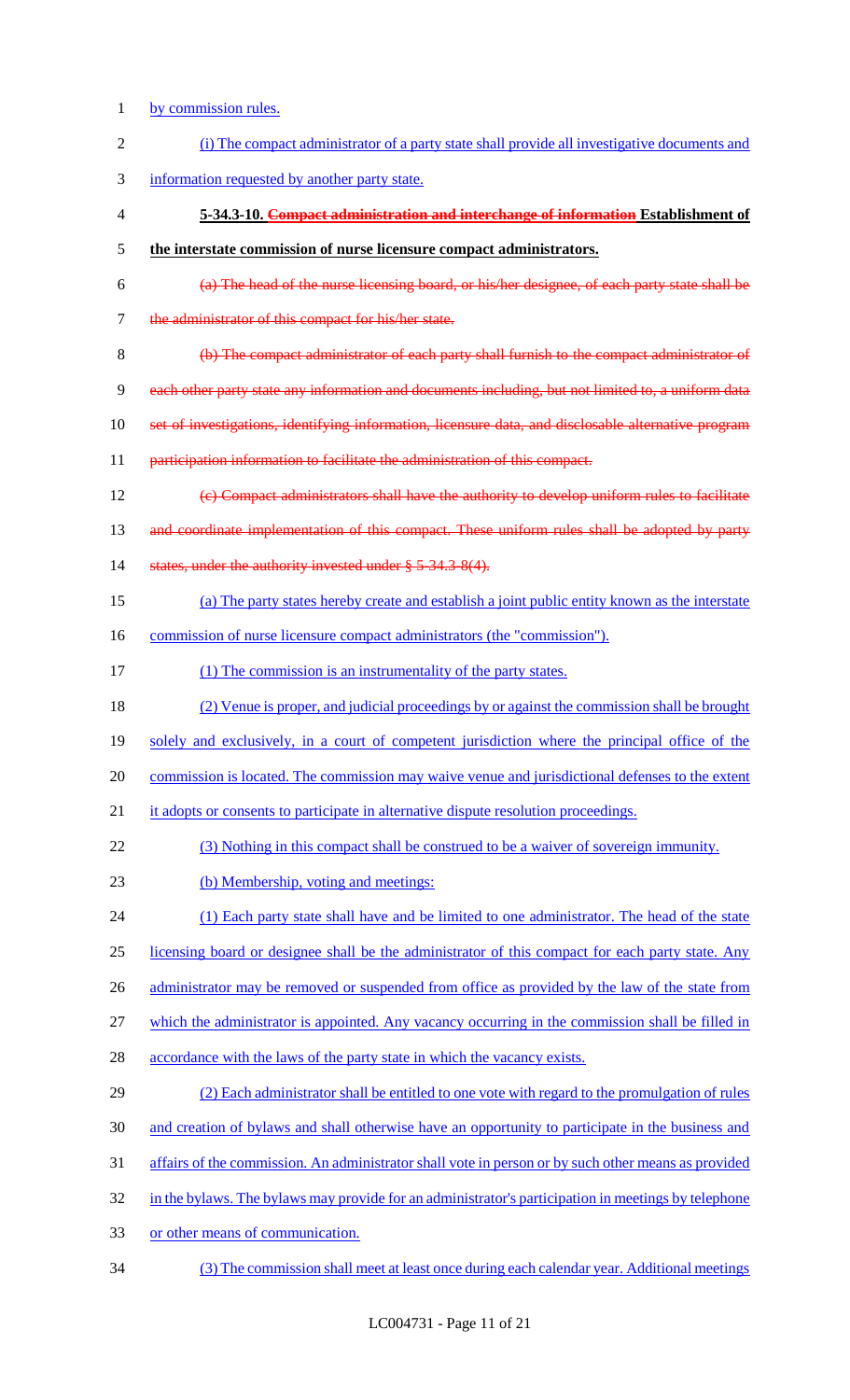shall be held as set forth in the bylaws or rules of the commission. (4) All meetings shall be open to the public, and public notice of meetings shall be given in the same manner as required under the rulemaking provisions in § 5-34.3-10.1. (5) The commission may convene in a closed, nonpublic meeting if the commission must discuss: (i) Noncompliance of a party state with its obligations under this compact; (ii) The employment, compensation, discipline or other personnel matters, practices or procedures related to specific employees or other matters related to the commission's internal personnel practices and procedures; 10 (iii) Current, threatened or reasonably anticipated litigation; 11 (iv) Negotiation of contracts for the purchase or sale of goods, services or real estate; (v) Accusing any person of a crime or formally censuring any person; (vi) Disclosure of trade secrets or commercial or financial information that is privileged or confidential; (vii) Disclosure of information of a personal nature where disclosure would constitute a 16 clearly unwarranted invasion of personal privacy; (viii) Disclosure of investigatory records compiled for law enforcement purposes; 18 (ix) Disclosure of information related to any reports prepared by or on behalf of the commission for the purpose of investigation of compliance with this compact; or (x) Matters specifically exempted from disclosure by federal or state statute. (6) If a meeting, or portion of a meeting, is closed pursuant to this provision, the commission's legal counsel or designee shall certify that the meeting may be closed and shall reference each relevant exempting provision. The commission shall keep minutes that fully and 24 clearly describe all matters discussed in a meeting and shall provide a full and accurate summary of actions taken, and the reasons therefor, including a description of the views expressed. All 26 documents considered in connection with an action shall be identified in such minutes. All minutes and documents of a closed meeting shall remain under seal, subject to release by a majority vote of 28 the commission or order of a court of competent jurisdiction. (c) The commission shall, by a majority vote of the administrators, prescribe bylaws or rules to govern its conduct as may be necessary or appropriate to carry out the purposes and exercise 31 the powers of this compact, including, but not limited to: 32 (1) Establishing the fiscal year of the commission; (2) Providing reasonable standards and procedures: (i) For the establishment and meetings of other committees; and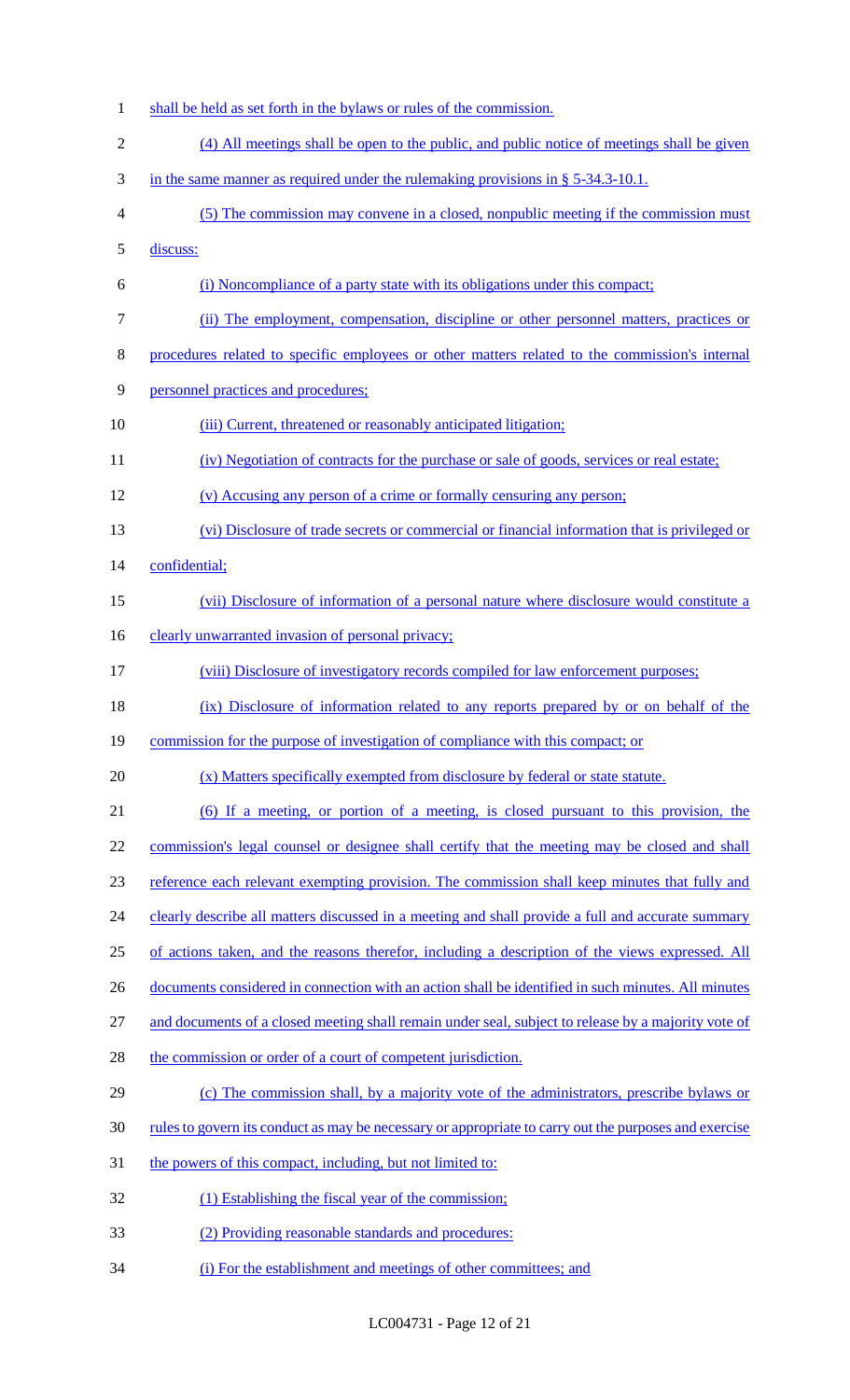(ii) Governing any general or specific delegation of any authority or function of the

2 commission;

| 3              | (3) Providing reasonable procedures for calling and conducting meetings of the                           |
|----------------|----------------------------------------------------------------------------------------------------------|
| $\overline{4}$ | commission, ensuring reasonable advance notice of all meetings and providing an opportunity for          |
| 5              | attendance of such meetings by interested parties, with enumerated exceptions designed to protect        |
| 6              | the public's interest, the privacy of individuals, and proprietary information, including trade secrets. |
| $\tau$         | The commission may meet in closed session only after a majority of the administrators vote to close      |
| $8\,$          | a meeting in whole or in part. As soon as practicable, the commission must make public a copy of         |
| $\mathbf{9}$   | the vote to close the meeting revealing the vote of each administrator, with no proxy votes allowed;     |
| 10             | (4) Establishing the titles, duties, authority, and reasonable procedures for the election of            |
| 11             | the officers of the commission;                                                                          |
| 12             | (5) Providing reasonable standards and procedures for the establishment of the personnel                 |
| 13             | policies and programs of the commission. Notwithstanding any civil service or other similar laws         |
| 14             | of any party state, the bylaws shall exclusively govern the personnel policies and programs of the       |
| 15             | commission; and                                                                                          |
| 16             | (6) Providing a mechanism for winding up the operations of the commission and the                        |
| 17             | equitable disposition of any surplus funds that may exist after the termination of this compact, after   |
| 18             | the payment or reserving of all of its debts and obligations.                                            |
| 19             | (d) The commission shall publish its bylaws and rules, and any amendments thereto, in a                  |
| 20             | convenient form on the website of the commission.                                                        |
| 21             | (e) The commission shall maintain its financial records in accordance with the bylaws.                   |
| 22             | (f) The commission shall meet and take such actions as are consistent with the provisions                |
| 23             | of this compact and the bylaws.                                                                          |
| 24             | (g) The commission shall have the following powers:                                                      |
| 25             | (1) To promulgate uniform rules to facilitate and coordinate implementation and                          |
| 26             | administration of this compact. The rules shall have the force and effect of law and shall be binding    |
| 27             | in all party states;                                                                                     |
| 28             | (2) To bring and prosecute legal proceedings or actions in the name of the commission;                   |
| 29             | provided that, the standing of any licensing board to sue or be sued under applicable law shall not      |
| 30             | be affected;                                                                                             |
| 31             | (3) To purchase and maintain insurance and bonds;                                                        |
| 32             | (4) To borrow, accept or contract for services of personnel, including, but not limited to,              |
| 33             | employees of a party state or nonprofit organizations;                                                   |
| 34             | (5) To cooperate with other organizations that administer state compacts related to the                  |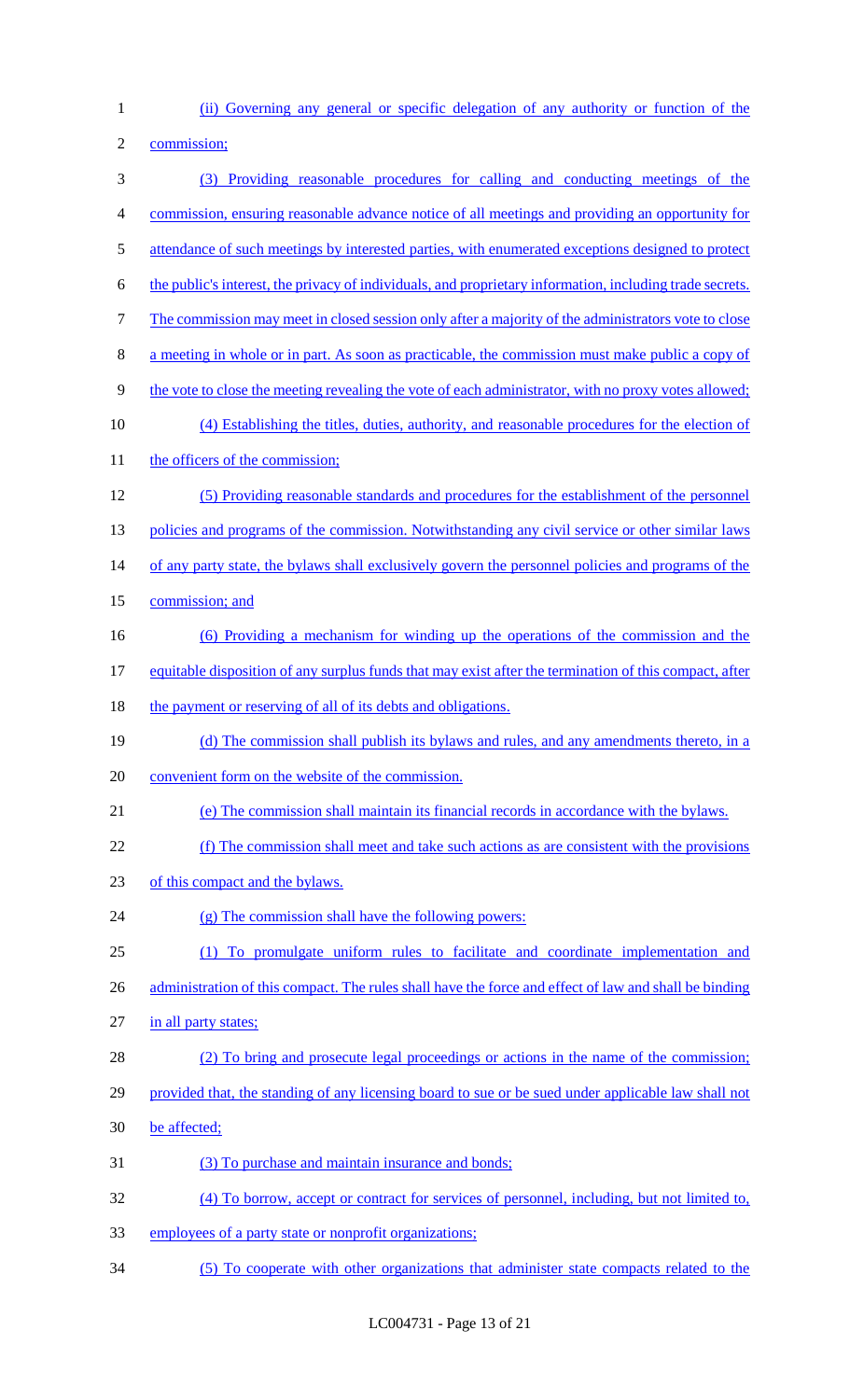regulation of nursing, including, but not limited to, sharing administrative or staff expenses, office space or other resources; (6) To hire employees, elect or appoint officers, fix compensation, define duties, grant such individuals appropriate authority to carry out the purposes of this compact, and to establish the 5 commission's personnel policies and programs relating to conflicts of interest, qualifications of personnel and other related personnel matters; (7) To accept any and all appropriate donations, grants and gifts of money, equipment, supplies, materials and services, and to receive, utilize and dispose of the same; provided that, at all times the commission shall avoid any appearance of impropriety or conflict of interest; (8) To lease, purchase, accept appropriate gifts or donations of, or otherwise to own, hold, 11 improve or use, any property, whether real, personal or mixed; provided that, at all times the commission shall avoid any appearance of impropriety; (9) To sell, convey, mortgage, pledge, lease, exchange, abandon or otherwise dispose of 14 any property, whether real, personal or mixed; 15 (10) To establish a budget and make expenditures; 16 (11) To borrow money; (12) To appoint committees, including advisory committees comprised of administrators, 18 state nursing regulators, state legislators or their representatives, and consumer representatives, and other such interested persons; (13) To provide and receive information from, and to cooperate with, law enforcement agencies; 22 (14) To adopt and use an official seal; and (15) To perform such other functions as may be necessary or appropriate to achieve the 24 purposes of this compact consistent with the state regulation of nurse licensure and practice. (h) Financing of the commission. 26 (1) The commission shall pay, or provide for the payment of, the reasonable expenses of its establishment, organization and ongoing activities; 28 (2) The commission may also levy on and collect an annual assessment from each party 29 state to cover the cost of its operations, activities and staff in its annual budget as approved each year. The aggregate annual assessment amount, if any, shall be allocated based upon a formula to be determined by the commission, which shall promulgate a rule that is binding upon all party states; (3) The commission shall not incur obligations of any kind prior to securing the funds 34 adequate to meet the same; nor shall the commission pledge the credit of any of the party states,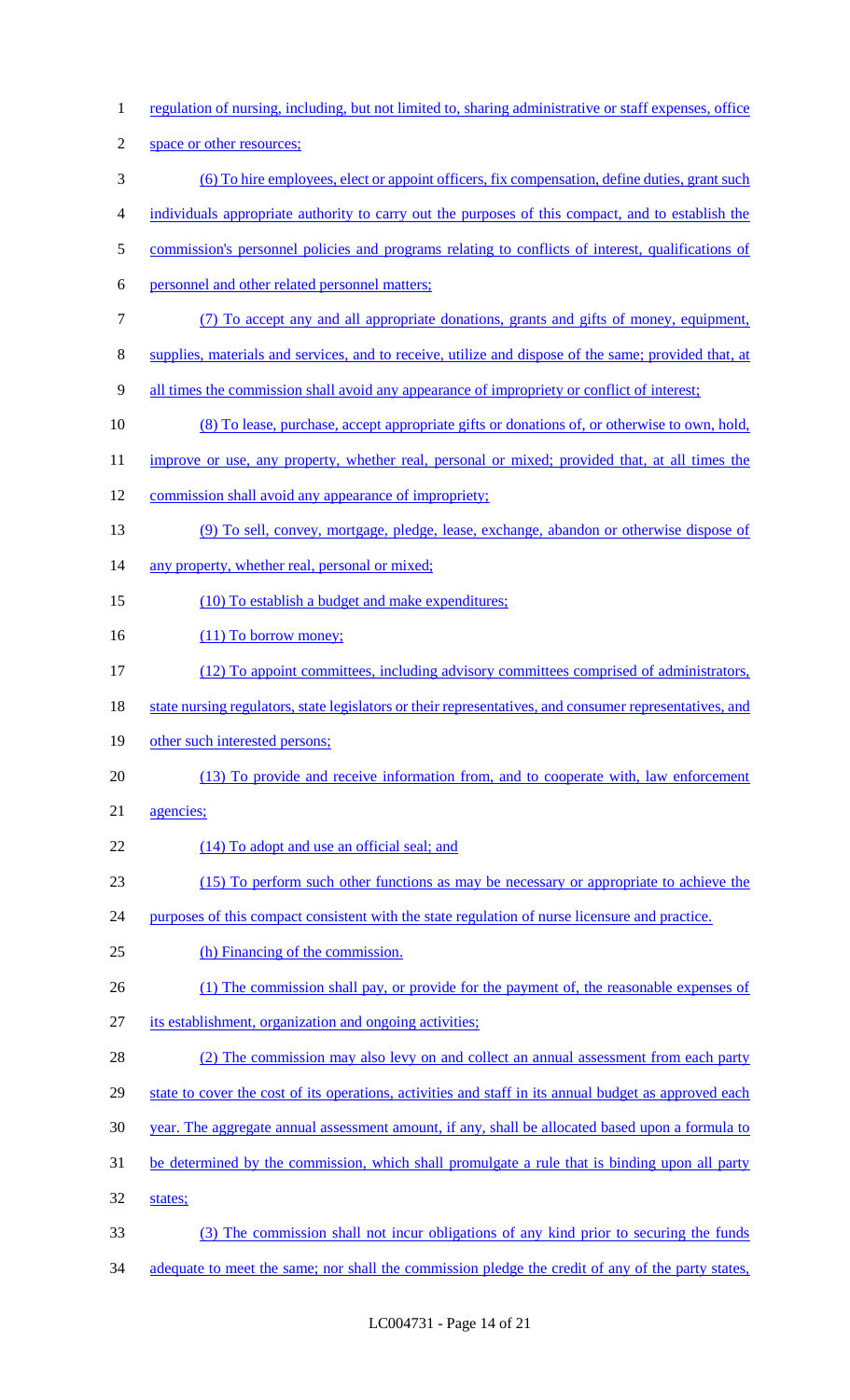1 except by, and with the authority of, such party state;

2 (4) The commission shall keep accurate accounts of all receipts and disbursements. The 3 receipts and disbursements of the commission shall be subject to the audit and accounting 4 procedures established under its bylaws. However, all receipts and disbursements of funds handled 5 by the commission shall be audited yearly by a certified or licensed public accountant, and the 6 report of the audit shall be included in and become part of the annual report of the commission. 7 (i) Qualified immunity, defense and indemnification. 8 (1) The administrators, officers, executive director, employees and representatives of the 9 commission shall be immune from suit and liability, either personally or in their official capacity, 10 for any claim for damage to or loss of property or personal injury or other civil liability caused by 11 or arising out of any actual or alleged act, error or omission that occurred, or that the person against 12 whom the claim is made had a reasonable basis for believing occurred, within the scope of 13 commission employment, duties or responsibilities; provided that, nothing in this subsection shall 14 be construed to protect any such person from suit or liability for any damage, loss, injury or liability 15 caused by the intentional, willful or wanton misconduct of that person; 16 (2) The commission shall defend any administrator, officer, executive director, employee 17 or representative of the commission in any civil action seeking to impose liability arising out of 18 any actual or alleged act, error or omission that occurred within the scope of commission 19 employment, duties or responsibilities, or that the person against whom the claim is made had a 20 reasonable basis for believing occurred within the scope of commission employment, duties or 21 responsibilities; provided that, nothing herein shall be construed to prohibit that person from 22 retaining their own counsel; and, provided further that, the actual or alleged act, error or omission

23 did not result from that person's intentional, willful or wanton misconduct;

24 (3) The commission shall indemnify and hold harmless any administrator, officer, 25 executive director, employee or representative of the commission for the amount of any settlement 26 or judgment obtained against that person arising out of any actual or alleged act, error or omission 27 that occurred within the scope of commission employment, duties or responsibilities, or that such 28 person had a reasonable basis for believing occurred within the scope of commission employment, 29 duties or responsibilities; provided that, the actual or alleged act, error or omission did not result 30 from the intentional, willful or wanton misconduct of that person.

- 31 SECTION 2. Chapter 5-34.3 of the General Laws entitled "Nurse Licensure Compact" is
- 32 hereby amended by adding thereto the following sections:
- 33 **5-34.3-10.1. Rulemaking.**
- 34 (a) The commission shall exercise its rulemaking powers pursuant to the criteria set forth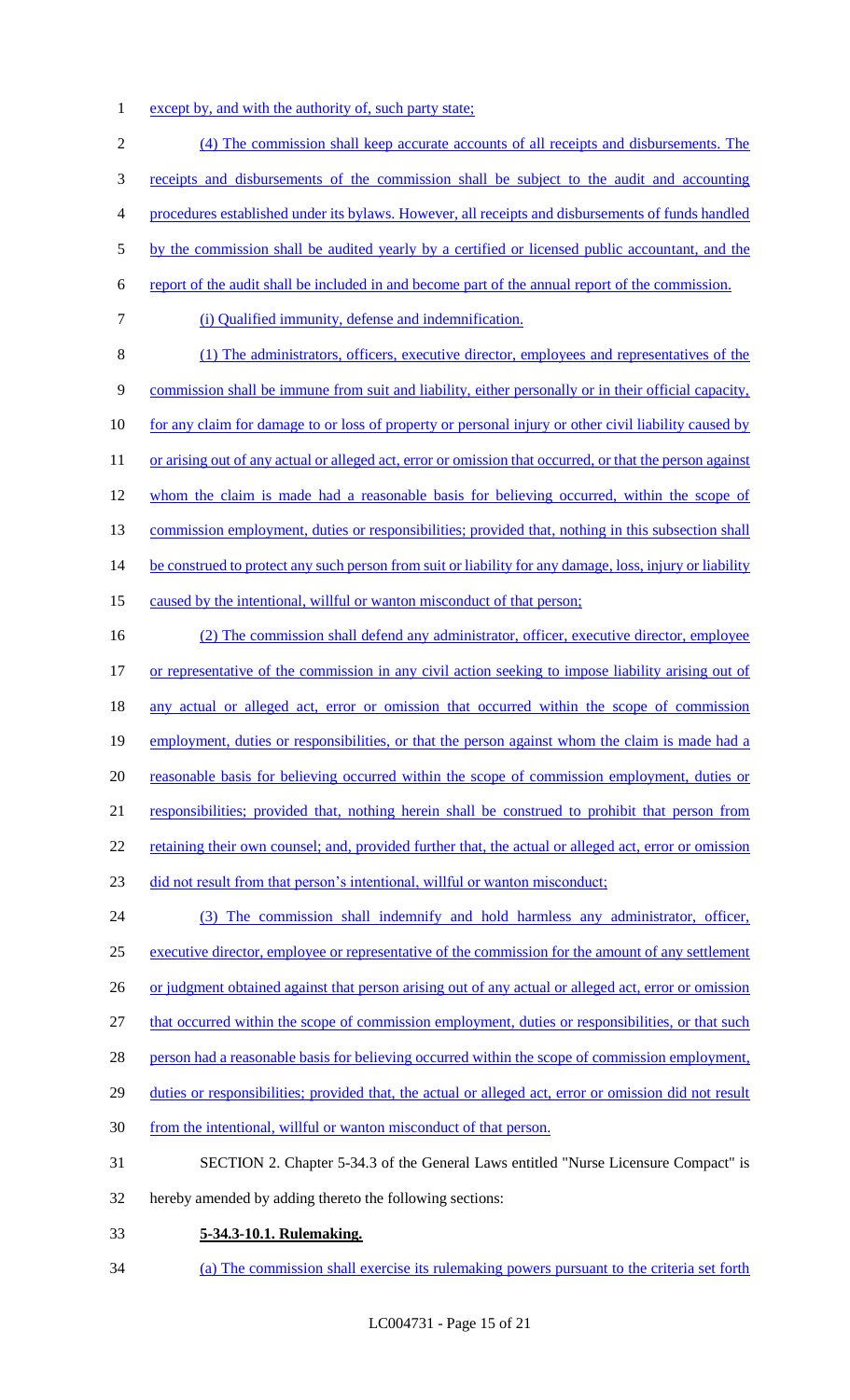1 in this section and the rules adopted thereunder. Rules and amendments shall become binding as of 2 the date specified in each rule or amendment and shall have the same force and effect as provisions of this compact. (b) Rules or amendments to the rules shall be adopted at a regular or special meeting of the commission. (c) Prior to promulgation and adoption of a final rule or rules by the commission, and at least sixty (60) days in advance of the meeting at which the rule will be considered and voted upon, the commission shall file a notice of proposed rulemaking: (1) On the website of the commission; and (2) On the website of each licensing board or the publication in which each state would 11 otherwise publish proposed rules. 12 (d) The notice of proposed rulemaking shall include: (1) The proposed time, date and location of the meeting in which the rule will be considered 14 and voted upon; 15 (2) The text of the proposed rule or amendment, and the reason for the proposed rule; 16 (3) A request for comments on the proposed rule from any interested person; and (4) The manner in which interested persons may submit notice to the commission of their 18 intention to attend the public hearing and any written comments. (e) Prior to adoption of a proposed rule, the commission shall allow persons to submit written data, facts, opinions and arguments, which shall be made available to the public. (f) The commission shall grant an opportunity for a public hearing before it adopts a rule or amendment. (g) The commission shall publish the place, time and date of the scheduled public hearing. 24 (1) Hearings shall be conducted in a manner providing each person who wishes to comment a fair and reasonable opportunity to comment orally or in writing. All hearings will be recorded, 26 and a copy will be made available upon request. (2) Nothing in this section shall be construed as requiring a separate hearing on each rule. Rules may be grouped for the convenience of the commission at hearings required by this section. 29 (h) If no one appears at the public hearing, the commission may proceed with promulgation of the proposed rule. (i) Following the scheduled hearing date, or by the close of business on the scheduled hearing date if the hearing was not held, the commission shall consider all written and oral comments received. (j) The commission shall, by majority vote of all administrators, take final action on the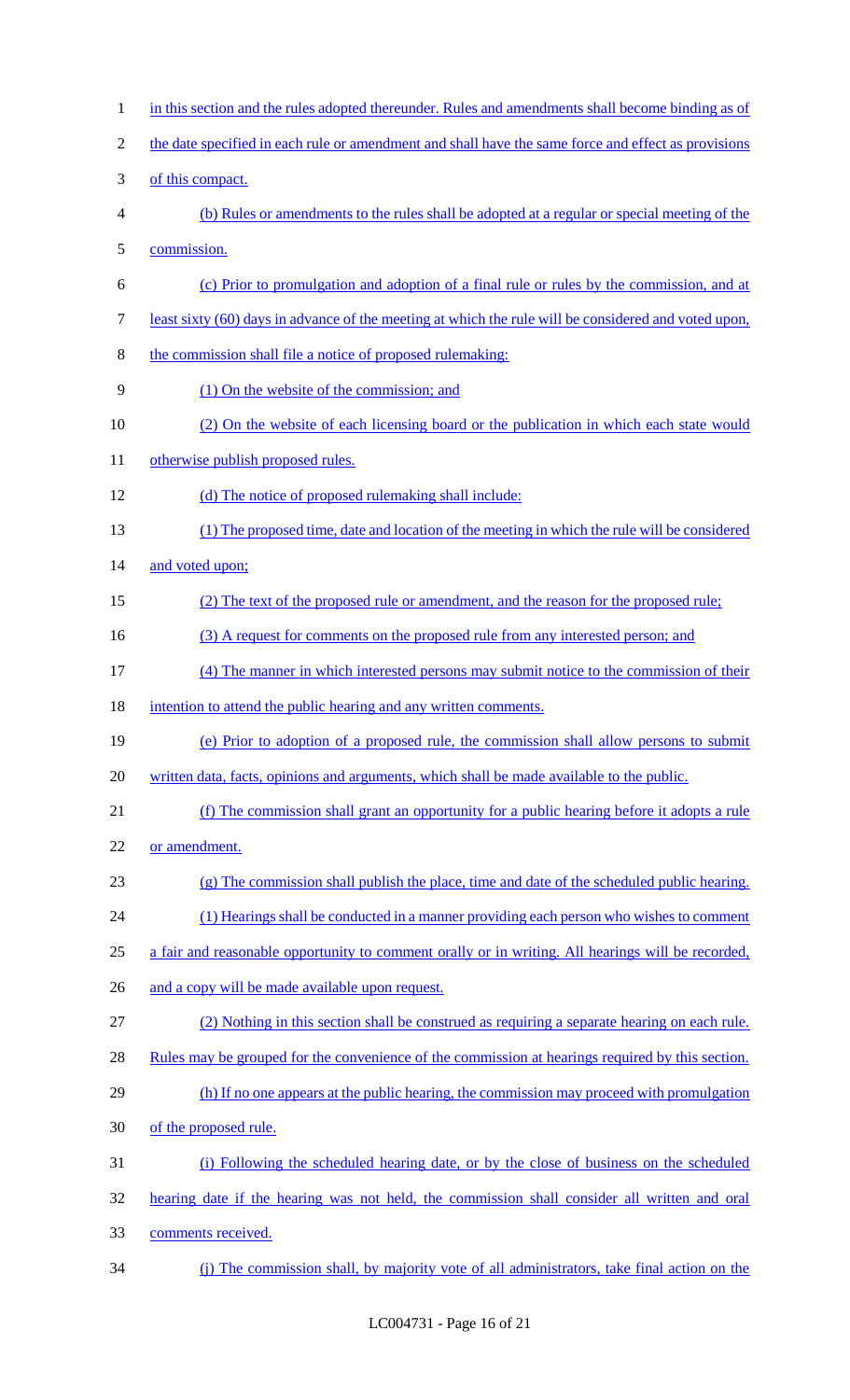proposed rule and shall determine the effective date of the rule, if any, based on the rulemaking record and the full text of the rule. (k) Upon determination that an emergency exists, the commission may consider and adopt an emergency rule without prior notice, opportunity for comment or hearing; provided that, the usual rulemaking procedures provided in this compact and in this section shall be retroactively applied to the rule as soon as reasonably possible, in no event later than ninety (90) days after the effective date of the rule. For the purposes of this provision, an emergency rule is one that must be adopted immediately in order to: (1) Meet an imminent threat to public health, safety or welfare; 10 (2) Prevent a loss of commission or party state funds; or (3) Meet a deadline for the promulgation of an administrative rule that is required by federal 12 law or rule. (l) The commission may direct revisions to a previously adopted rule or amendment for 14 purposes of correcting typographical errors, errors in format, errors in consistency or grammatical errors. Public notice of any revisions shall be posted on the website of the commission. The revision 16 shall be subject to challenge by any person for a period of thirty (30) days after posting. The revision 17 may be challenged only on grounds that the revision results in a material change to a rule. A challenge shall be made in writing, and delivered to the commission, prior to the end of the notice 19 period. If no challenge is made, the revision will take effect without further action. If the revision 20 is challenged, the revision may not take effect without the approval of the commission. **5-34.3-10.2. Oversight, dispute resolution and enforcement.**  22 (a) Oversight. (1) Each party state shall enforce this compact and take all actions necessary and 24 appropriate to effectuate this compact's purposes and intent. (2) The commission shall be entitled to receive service of process in any proceeding that 26 may affect the powers, responsibilities or actions of the commission, and shall have standing to intervene in such a proceeding for all purposes. Failure to provide service of process in such 28 proceeding to the commission shall render a judgment or order void as to the commission, this compact or promulgated rules. (b) Default, technical assistance and termination. (1) If the commission determines that a party state has defaulted in the performance of its 32 obligations or responsibilities under this compact or the promulgated rules, the commission shall: (i) Provide written notice to the defaulting state and other party states of the nature of the 34 default, the proposed means of curing the default or any other action to be taken by the commission;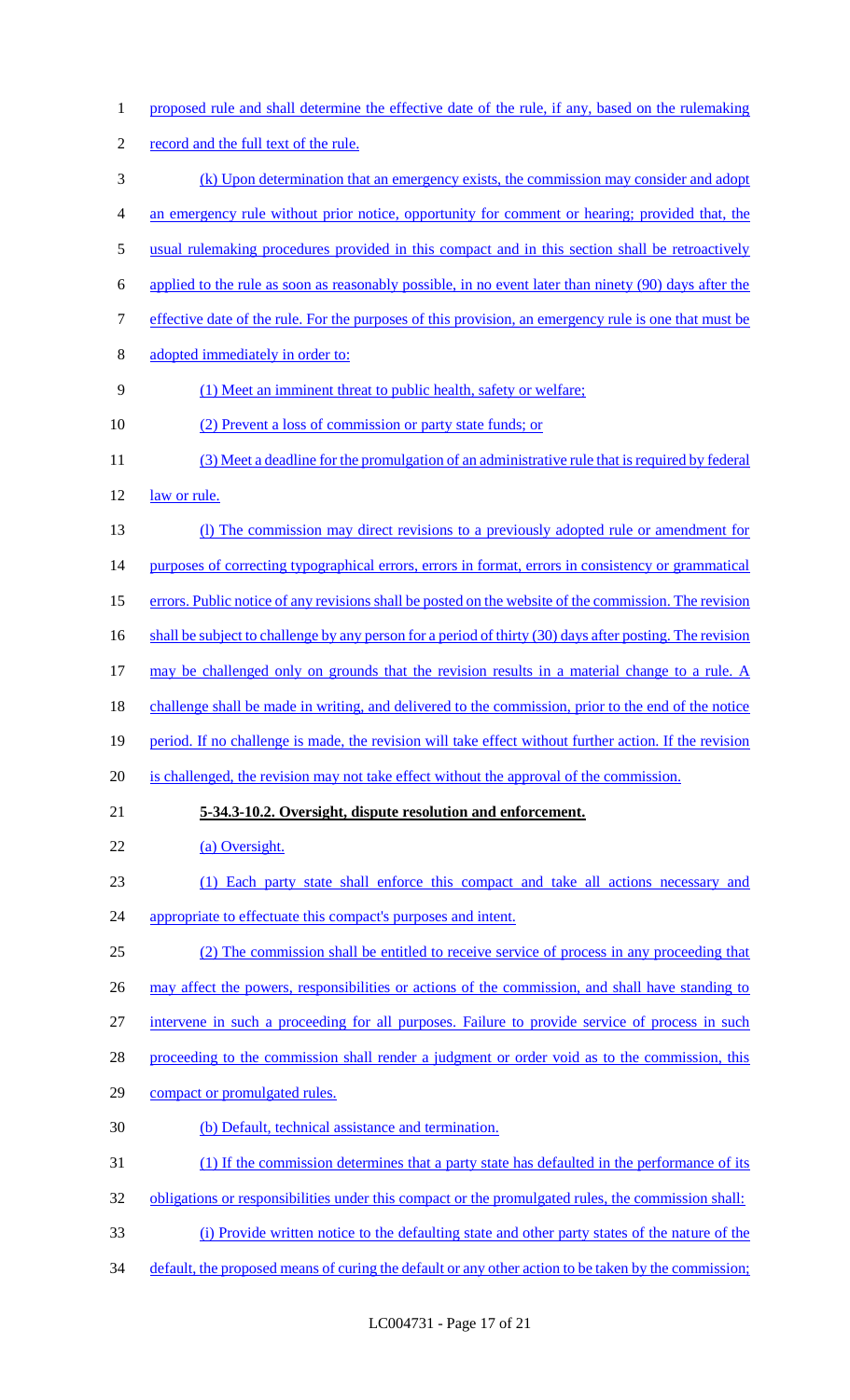1 <u>and</u>

| $\overline{2}$   | (ii) Provide remedial training and specific technical assistance regarding the default;                  |
|------------------|----------------------------------------------------------------------------------------------------------|
| 3                | (2) If a state in default fails to cure the default, the defaulting state's membership in this           |
| $\overline{4}$   | compact may be terminated upon an affirmative vote of a majority of the administrators, and all          |
| $\mathfrak{S}$   | rights, privileges and benefits conferred by this compact may be terminated on the effective date        |
| 6                | of termination. A cure of the default does not relieve the offending state of obligations or liabilities |
| $\boldsymbol{7}$ | incurred during the period of default;                                                                   |
| 8                | (3) Termination of membership in this compact shall be imposed only after all other means                |
| 9                | of securing compliance have been exhausted. Notice of intent to suspend or terminate shall be given      |
| 10               | by the commission to the governor of the defaulting state and to the executive officer of the            |
| 11               | defaulting state's licensing board and each of the party states;                                         |
| 12               | (4) A state whose membership in this compact has been terminated is responsible for all                  |
| 13               | assessments, obligations and liabilities incurred through the effective date of termination, including   |
| 14               | obligations that extend beyond the effective date of termination;                                        |
| 15               | (5) The commission shall not bear any costs related to a state that is found to be in default            |
| 16               | or whose membership in this compact has been terminated unless agreed upon in writing between            |
| 17               | the commission and the defaulting state;                                                                 |
| 18               | (6) The defaulting state may appeal the action of the commission by petitioning the U.S.                 |
| 19               | District Court for the District of Columbia or the federal district in which the commission has its      |
| 20               | principal offices. The prevailing party shall be awarded all costs of such litigation, including         |
| 21               | reasonable attorneys' fees.                                                                              |
| 22               | (c) Dispute Resolution.                                                                                  |
| 23               | (1) Upon request by a party state, the commission shall attempt to resolve disputes related              |
| 24               | to the compact that arise among party states and between party and non-party states;                     |
| 25               | (2) The commission shall promulgate a rule providing for both mediation and binding                      |
| 26               | dispute resolution for disputes, as appropriate;                                                         |
| 27               | (3) In the event the commission cannot resolve disputes among party states arising under                 |
| 28               | this compact:                                                                                            |
| 29               | (i) The party states may submit the issues in dispute to an arbitration panel, which will be             |
| 30               | comprised of individuals appointed by the compact administrator in each of the affected party states     |
| 31               | and an individual mutually agreed upon by the compact administrators of all the party states             |
| 32               | involved in the dispute;                                                                                 |
| 33               | (ii) The decision of a majority of the arbitrators shall be final and binding.                           |
| 34               | (d) Enforcement.                                                                                         |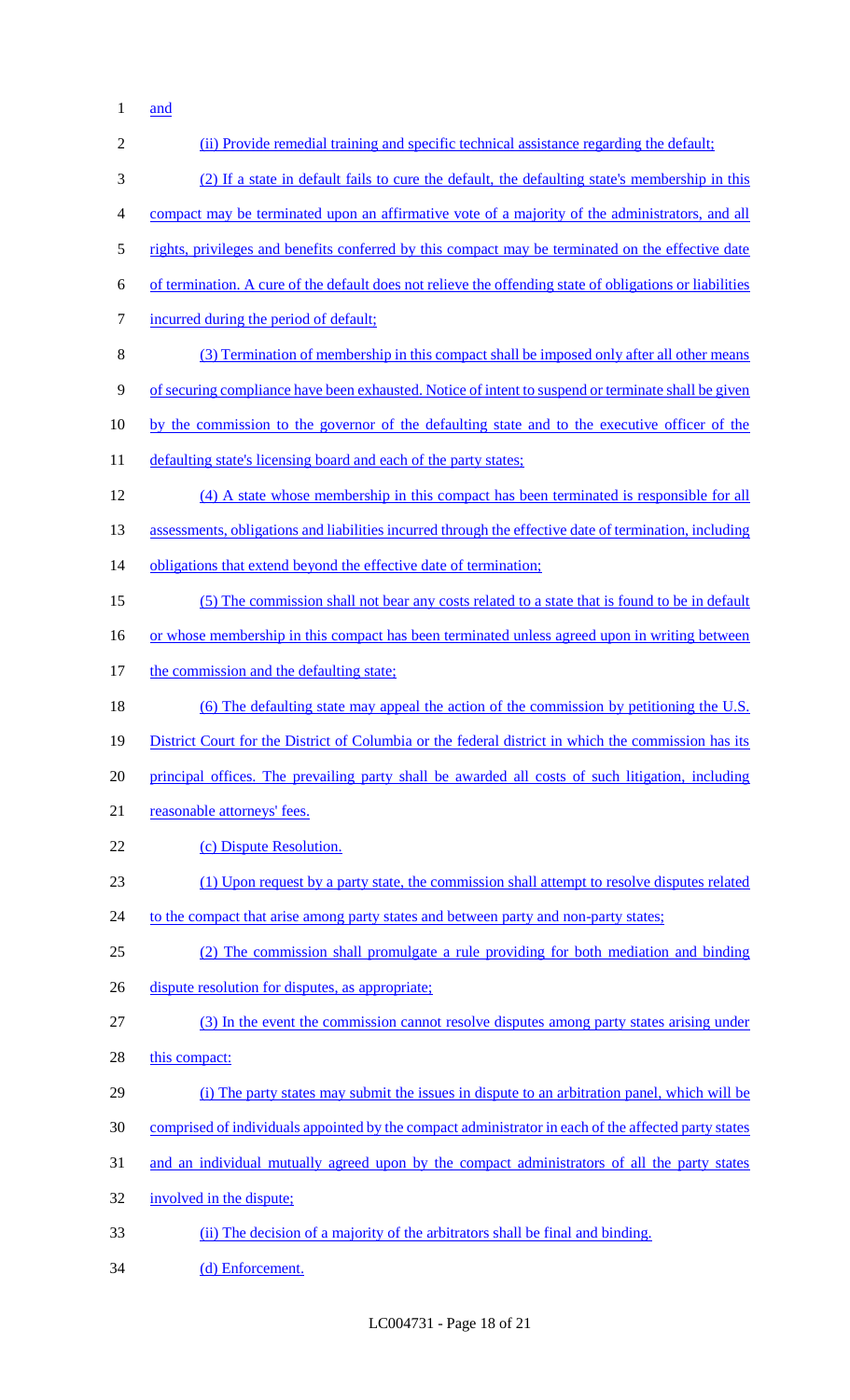(1) The commission, in the reasonable exercise of its discretion, shall enforce the provisions and rules of this compact; (2) By majority vote, the commission may initiate legal action in the U.S. District Court for the District of Columbia or the federal district where the commission has its principal offices, against a party state that is in default, to enforce compliance with the provisions of this compact and its promulgated rules and bylaws. The relief sought may include both injunctive relief and damages. In the event judicial enforcement is necessary, the prevailing party shall be awarded all costs of such litigation, including reasonable attorneys' fees; (3) The remedies herein shall not be the exclusive remedies of the commission. The commission may also pursue any other remedies available under federal or state law. **5-34.3-10.3. Effective date, withdrawal and amendment.**  (a) This compact shall become effective and binding on the earlier of the date of legislative 13 enactment of this compact into law by no less than twenty-six (26) states or December 31, 2018. 14 All party states to this compact, that also were parties to the prior nurse licensure compact, superseded by this compact, ("prior compact"), shall be deemed to have withdrawn from said prior 16 compact within six (6) months after the effective date of this compact. (b) Each party state to this compact shall continue to recognize a nurse's multistate licensure privilege to practice in that party state issued under the prior compact until such party 19 state has withdrawn from the prior compact. (c) Any party state may withdraw from this compact by enacting a statute repealing the same. A party state's withdrawal shall not take effect until six (6) months after enactment of the 22 repealing statute. 23 (d) A party state's withdrawal or termination shalt not affect the continuing requirement of 24 the withdrawing or terminated state's licensing board to report adverse actions and significant investigations occurring prior to the effective date of such withdrawal or termination. (e) Nothing contained in this compact shall be construed to invalidate or prevent any nurse licensure agreement or other cooperative arrangement between a party state and a non-party state 28 that is made in accordance with the other provisions of this compact. 29 (f) This compact may be amended by the party states. No amendment to this compact shall become effective and binding upon the party states unless and until it is enacted into the laws of all party states. (g) Representatives of non-party states to this compact shall be invited to participate In the activities of the commission, on a nonvoting basis, prior to the adoption of this compact by all 34 states.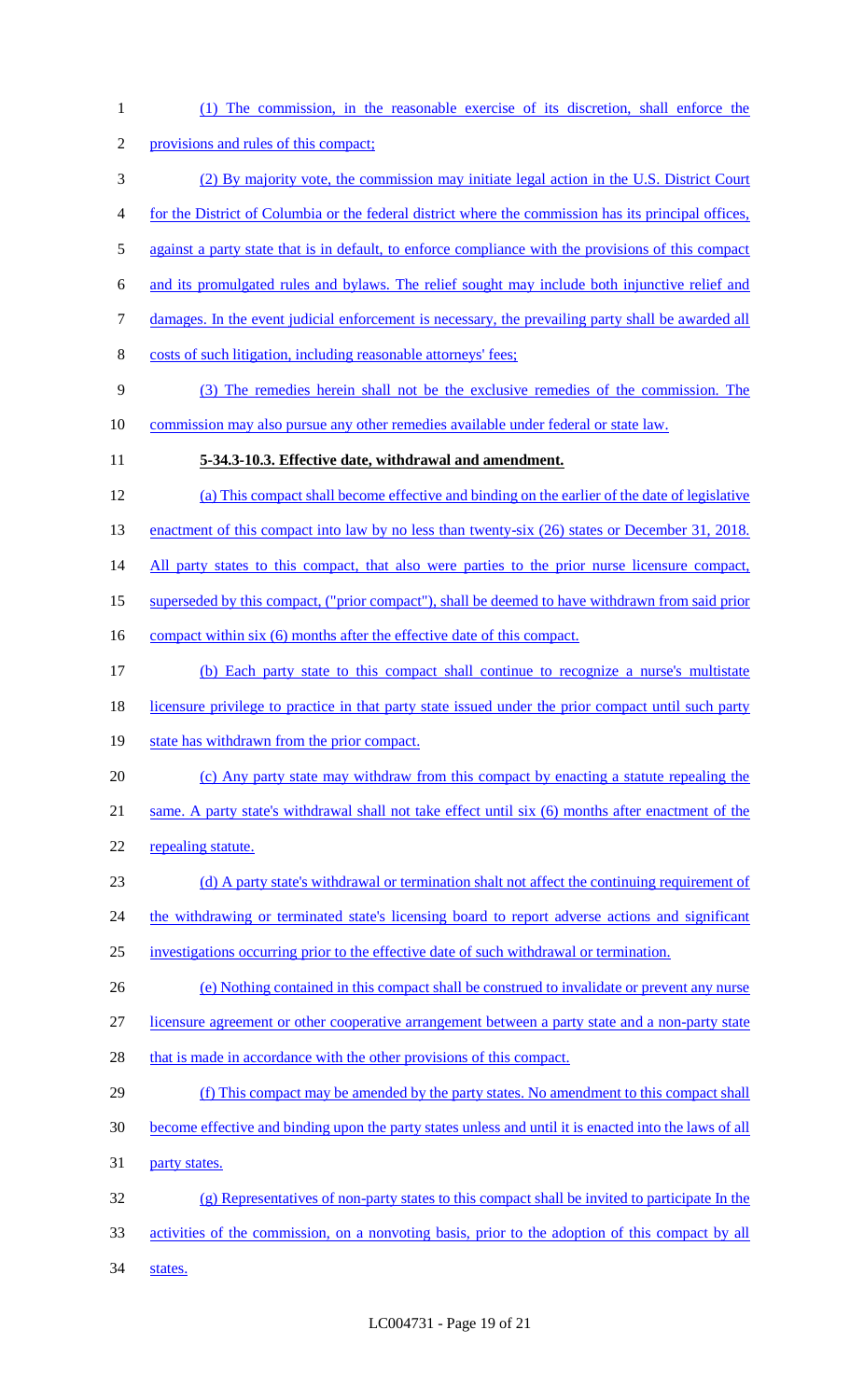# 1 **5-34.3-10.4. Construction and Severability.**

- 2 This compact shall be liberally construed so as to effectuate the purposes thereof. The
- 3 provisions of this compact shall be severable, and if any phrase, clause, sentence or provision of
- 4 this compact is declared to be contrary to the constitution of any party state or of the United States,
- 5 or if the applicability thereof to any government, agency, person or circumstance is held invalid,
- 6 the validity of the remainder of this compact and the applicability thereof to any government,
- 7 agency, person or circumstance shall not be affected thereby. If this compact shall be held to be
- 8 contrary to the constitution of any party state, this compact shall remain in full force and effect as
- 9 to the remaining party states and in full force and effect as to the party state affected as to all
- 10 severable matters.
- 11 SECTION 3. This act shall take effect upon passage.

#### ======== LC004731 ========